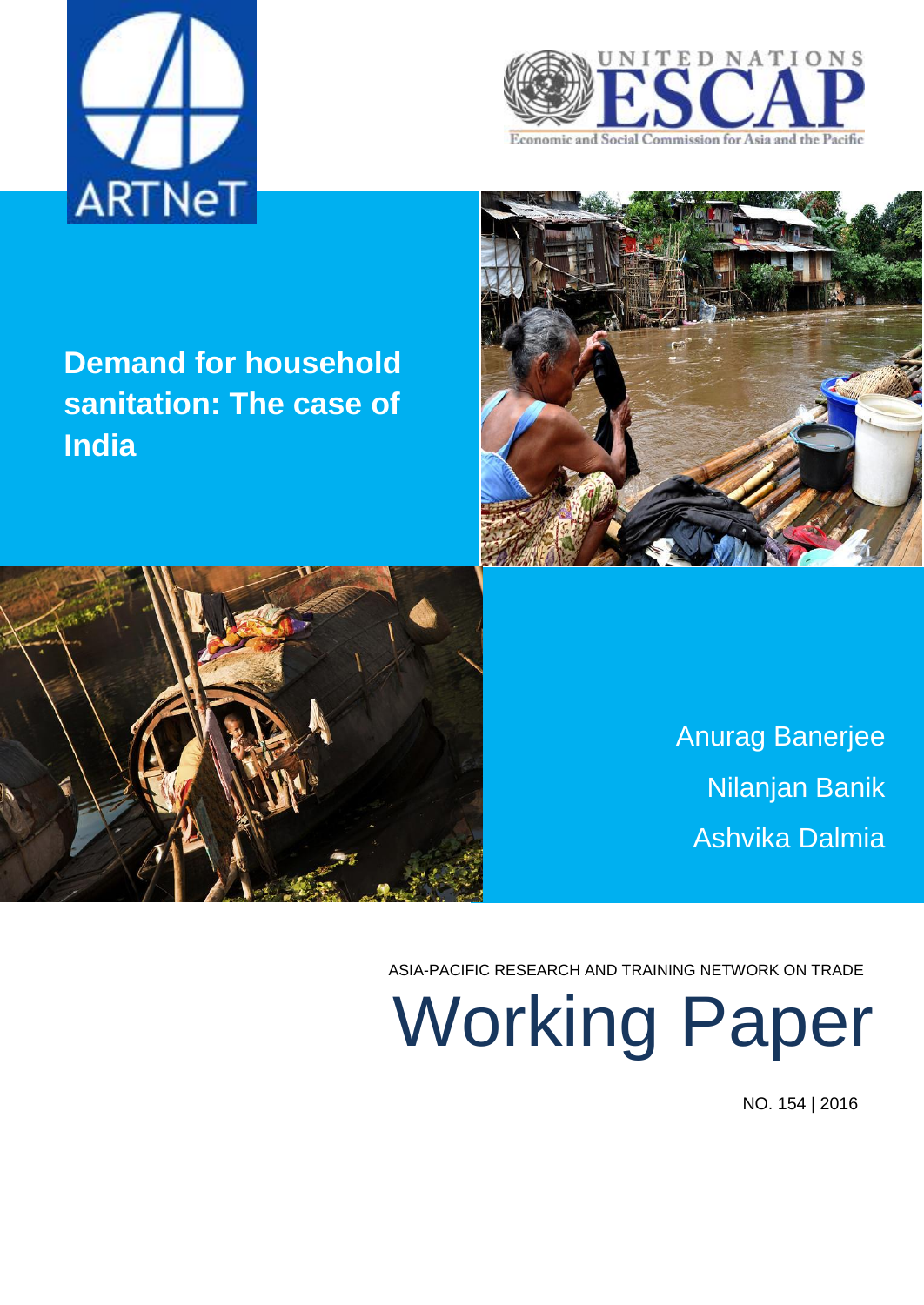The Asia-Pacific Research and Training Network on Trade (ARTNeT) is an open regional network of research and academic institutions specializing in international trade policy and facilitation issues. IDRC, UNCTAD, UNDP, ESCAP and WTO, as core network partners, provide substantive and/or financial support to the network. The Trade and Investment Division of ESCAP, the regional branch of the United Nations for Asia and the Pacific, provides the Secretariat of the network and a direct regional link to trade policymakers and other international organizations.

The ARTNeT Working Paper Series disseminates the findings of work in progress to encourage the exchange of ideas about trade issues. An objective of the series is to publish the findings quickly, even if the presentations are less than fully polished. ARTNeT Working Papers are available online at www.artnetontrade.org. All material in the Working Papers may be freely quoted or reprinted, but acknowledgment is requested, together with a copy of the publication containing the quotation or reprint. The use of the working papers for any commercial purpose, including resale, is prohibited.

## **Disclaimer:**

The designations employed and the presentation of the material in this Working Paper do not imply the expression of any opinion whatsoever on the part of the Secretariat of the United Nations concerning the legal status of any country, territory, city or area, or of its authorities, or concerning the delimitation of its frontiers or boundaries. Where the designation "country or area" appears, it covers countries, territories, cities or areas. Bibliographical and other references have, wherever possible, been verified. The United Nations bears no responsibility for the availability or functioning of URLs. The views expressed in this publication are those of the author(s) and do not necessarily reflect the views of the United Nations. The opinions, figures and estimates set forth in this publication are the responsibility of the author(s), and should not necessarily be considered as reflecting the views or carrying the endorsement of the United Nations. Any errors are the responsibility of the author(s). The mention of firm names and commercial products does not imply the endorsement of the United Nations.

© ARTNeT 2016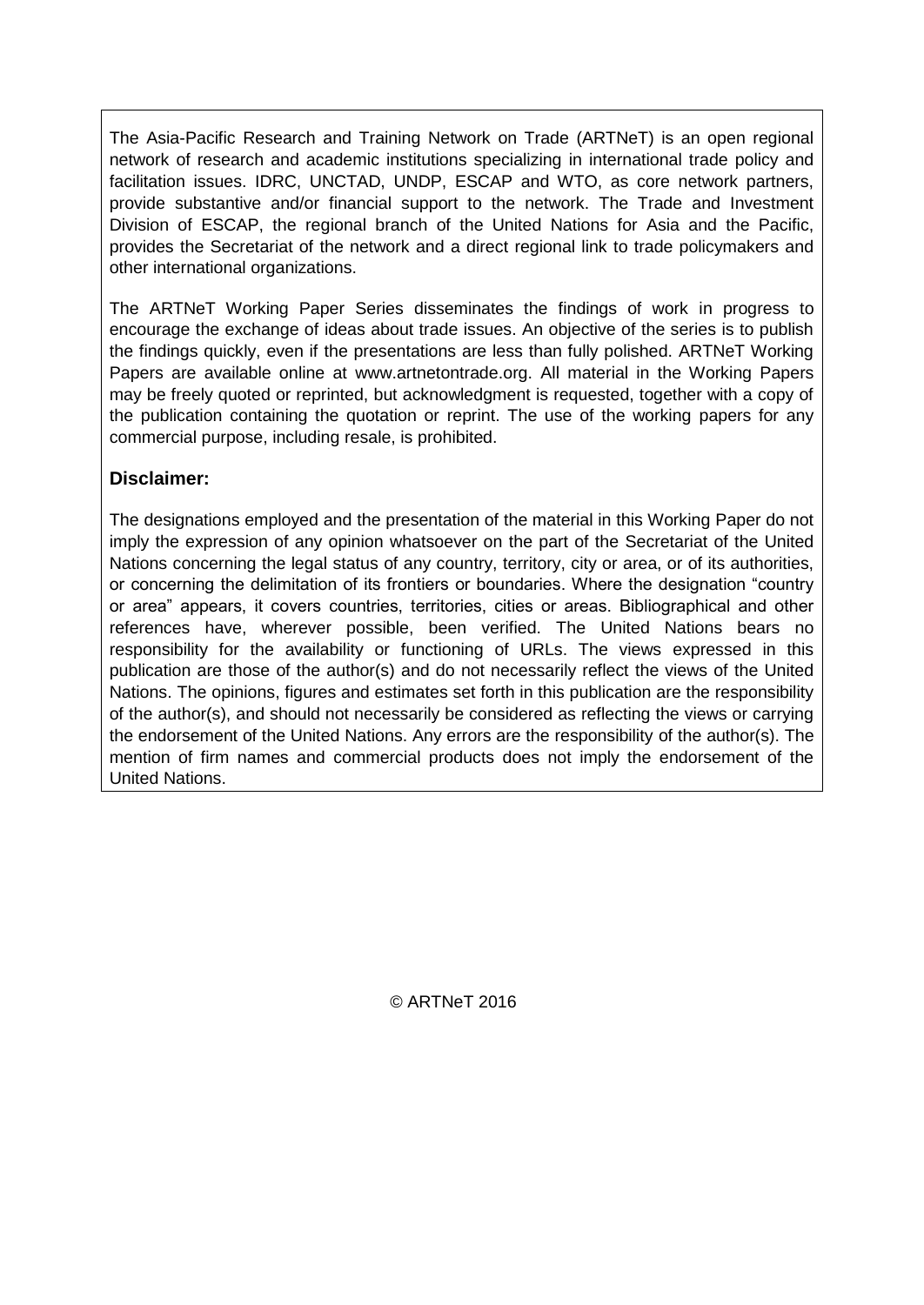

 $\overline{a}$ 

ASIA-PACIFIC RESEARCH AND TRAINING NETWORK ON TRADE



NO. 154 |2016

# **Demand for household sanitation: The case of India**

Anurag Banerjee, \* Nilanjan Banik,\*\* and Ashvika Dalmia\*\*\*

**Please cite this paper as**: Anurag Banerjee, Nilanjan Banik, and Ashvika Dalmia (2016), Demand for household sanitation: The case of India.

ARTNeT Working Paper Series No. 154, 2016, Bangkok, ESCAP.

**Available at [http://artnet.unescap.org](http://artnet.unescap.org/)** 

<sup>\*&</sup>lt;br>Anurag Banerjee, Durham Business School, United Kingdom \*\*Nilanjan Banik, Mahindra Ecole Centrale, India  $^{*}$ Ashvika Dalmia, Durham Business School, United Kingdom. The authors are grateful to Mia Mikic for helpful comments on an earlier draft of this paper. Thanks also to the ARTNeT Secretariat for technical support in disseminating this paper. Any errors that remain are the sole responsibility of the authors. The corresponding author's email: [nilbanik@gmail.com.](mailto:nilbanik@gmail.com)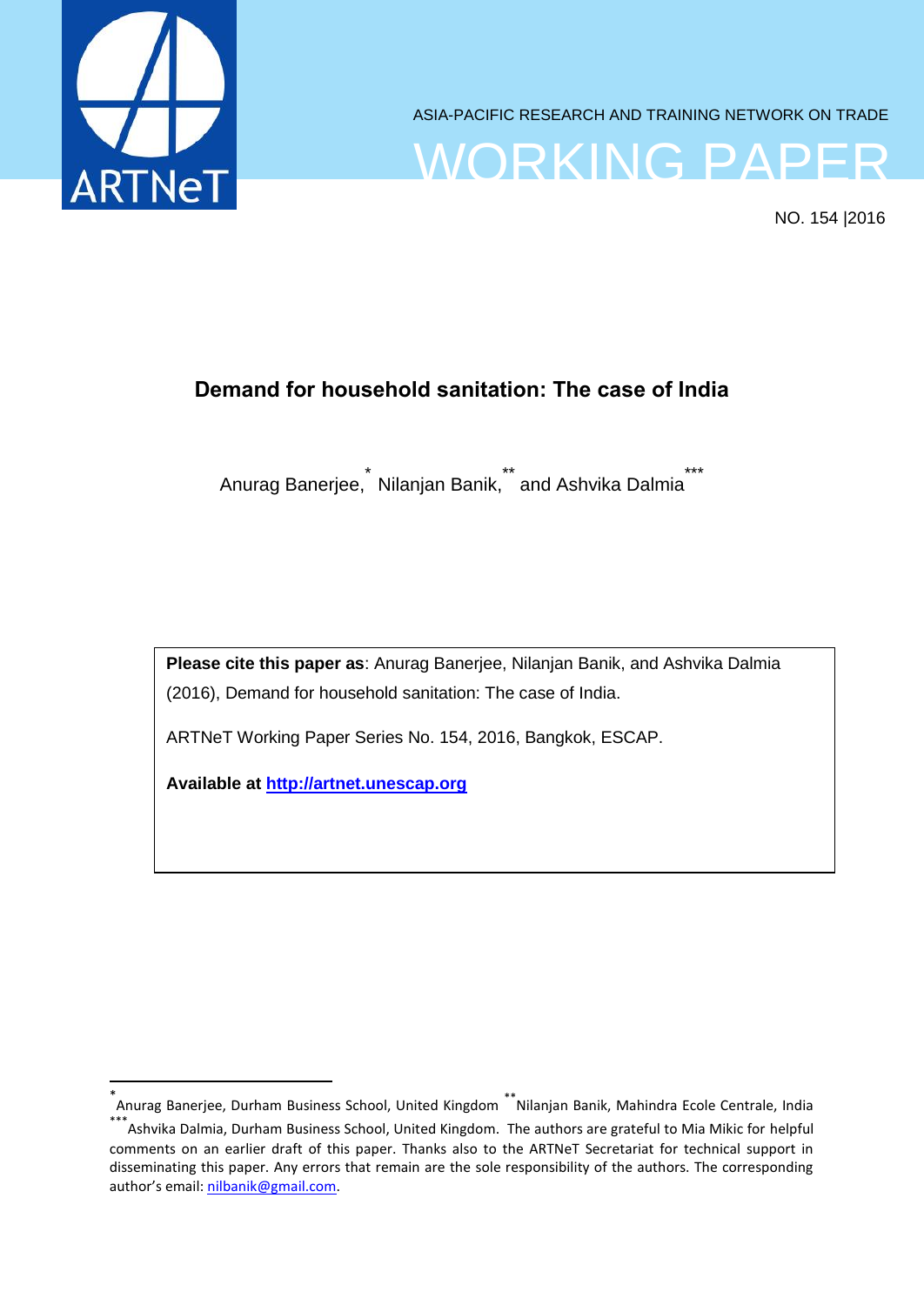## **Abstract**

Worldwide, India has the highest number of people defecating in the open. In an attempt to reduce number of open defecation, a supply side initiative is underway. In 2014-2015, Government of India, constructed 8 million toilets. However, an important aspect for this supply-side initiative to become successful is to create demand for toilets. In this paper we look at household demand for toilets, and study the factors leading to open defecation. Using Demographic and Health Survey data we create a wealth index, and use it to rank household preference for toilets vis-à-vis 20 other different consumer durables. Our results suggest, among lists of household items that any individual want to have, toilets get a lower preference – ranked 12, out of 21. Additionally, we examine preference structure for using toilets among residents from various federal states in India. We find residents of North-Eastern states are more likely to use toilets. We further investigate factors leading to toilet usage among households. Results indicate a strong case for imparting education and public awareness, especially, among the female cohort.

**Keywords**: India, Sanitation, Toilets, Preference Structure, Logit, NFHS-3

**JEL classification**: C01, I18, O11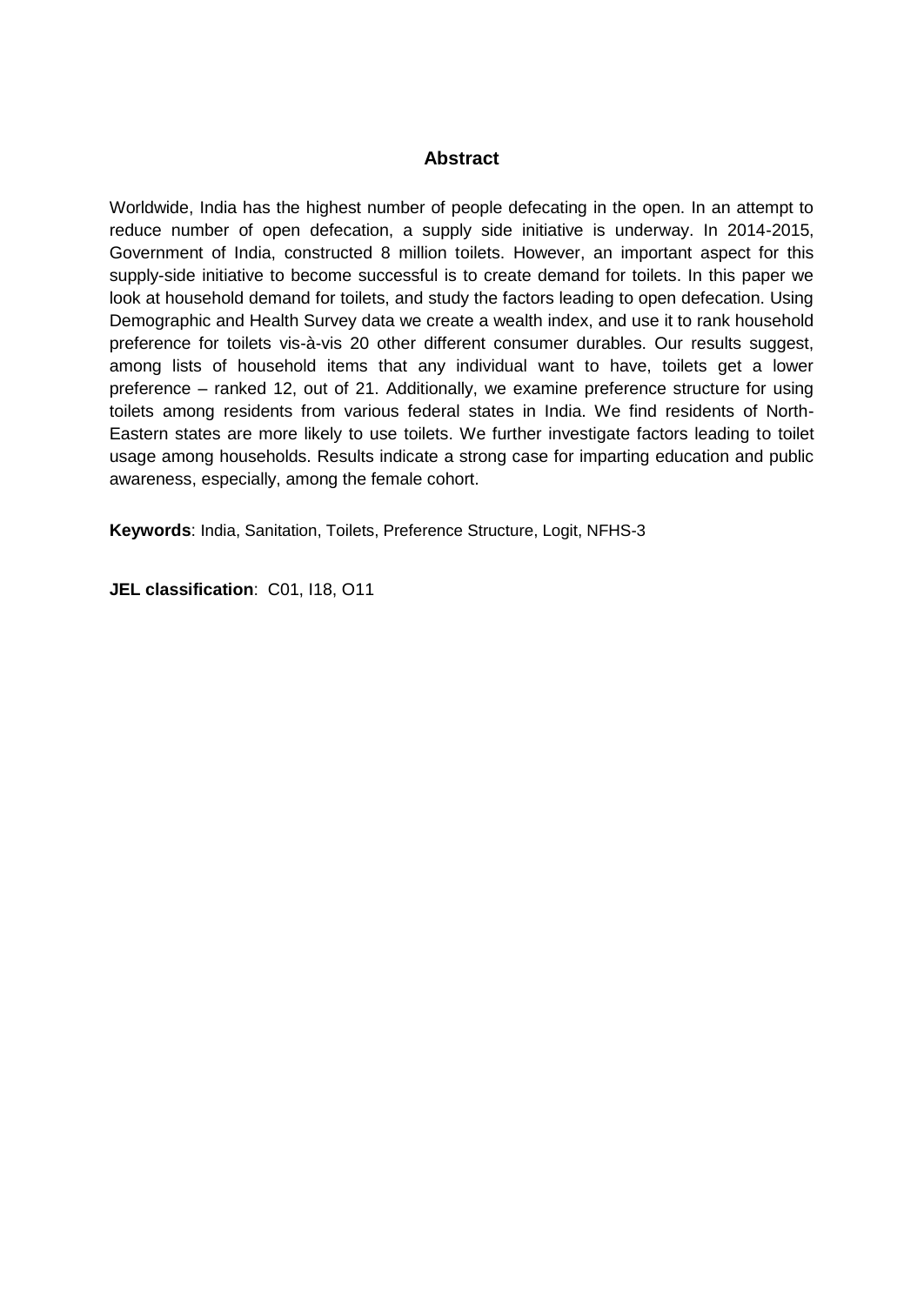# **Contents**

# **Figures**

| Figure 3: Histogram of Standard of Living scores where the household head is a male17 |  |
|---------------------------------------------------------------------------------------|--|

## **Tables**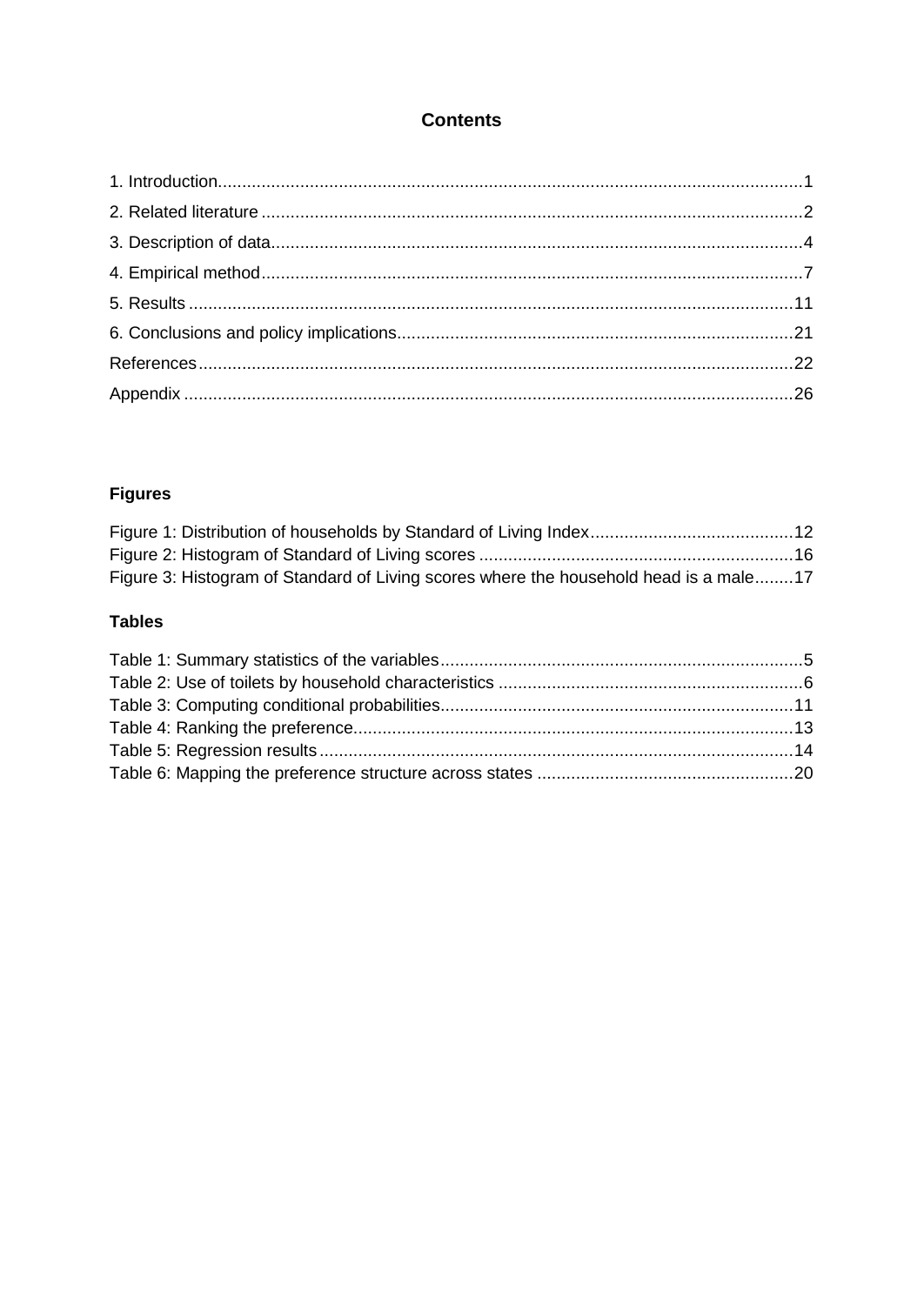#### **1. Introduction**

<span id="page-5-0"></span>On October 2, 2014 Indian Prime Minister Mr. Narendra Modi launched the *Swachh Bharat* (Clean India) mission, aimed at creating a 'Clean India' over the next five years. The launch of the mission comes in answer to the rising perception about Indian cities not being clean. This, unfortunately, is also true to a certain extent. A number of people in rural areas still do not have access to toilets. Each day, about 100,000 tons of human faeces are found in the open (UNICEF, 2015). Certain schools in rural areas do not have access to toilets. Over 40 per cent of government schools in India do not have a functioning toilet (UNICEF, 2015). According to Census 2011, only 32.70 per cent of rural households have access to toilets. Worldwide, India has the highest number of people defecating in the open, at 597 million (WHO, 2014). In 2012, average concentration of open defecator per square kilometre area was highest in India, more than double than the world average (Coffey et al., 2014).

The *Swatch Bharat* mission is a supply-side initiative that plans to build 110 million toilets across India between 2014 and 2019. The underlying presumption is India has a large number of poor populations who cannot afford to construct a toilet, and therefore the need for government intervention. However, the social returns in terms of better health outcome will be higher provided people start using these toilets, and stop defecating in the open.

The success of government initiative would then depend upon influencing demand for toilets. This paper addresses this important aspect. As far as the authors are aware this is the first quantifiable attempt to look into household characteristics influencing his/her decision to use toilets. In fact, we rank in terms of household preference, the demand for toilets vis-à-vis 20 other consumer durables such as cot, watch, mattress, chair, bicycle, table, electric fan, television, pressure cooker, radio, motorcycle, water pump, mobile telephone, sewing machine, refrigerator, tractor, animal drawn cart, thresher, and computer.

Moreover, India is culturally diverse, and provides a natural setting to observe variation in terms of preference for toilet usage against the aforementioned 20 other consumer durables. Ergo, we examine preference structure for using toilets among residents from various states in India. We estimate the likelihood of having a toilet in a household conditional on wealth index, standard of living, household demographic characteristics, and broader cultural and religious factors.

This study takes advantage of the first large dataset – Demographic and Health Survey (DHS) data collected in 2005-2006. The Indian version of the DHS data, that is, the third round of the National Family and Health Survey (NFHS-3) data contains information about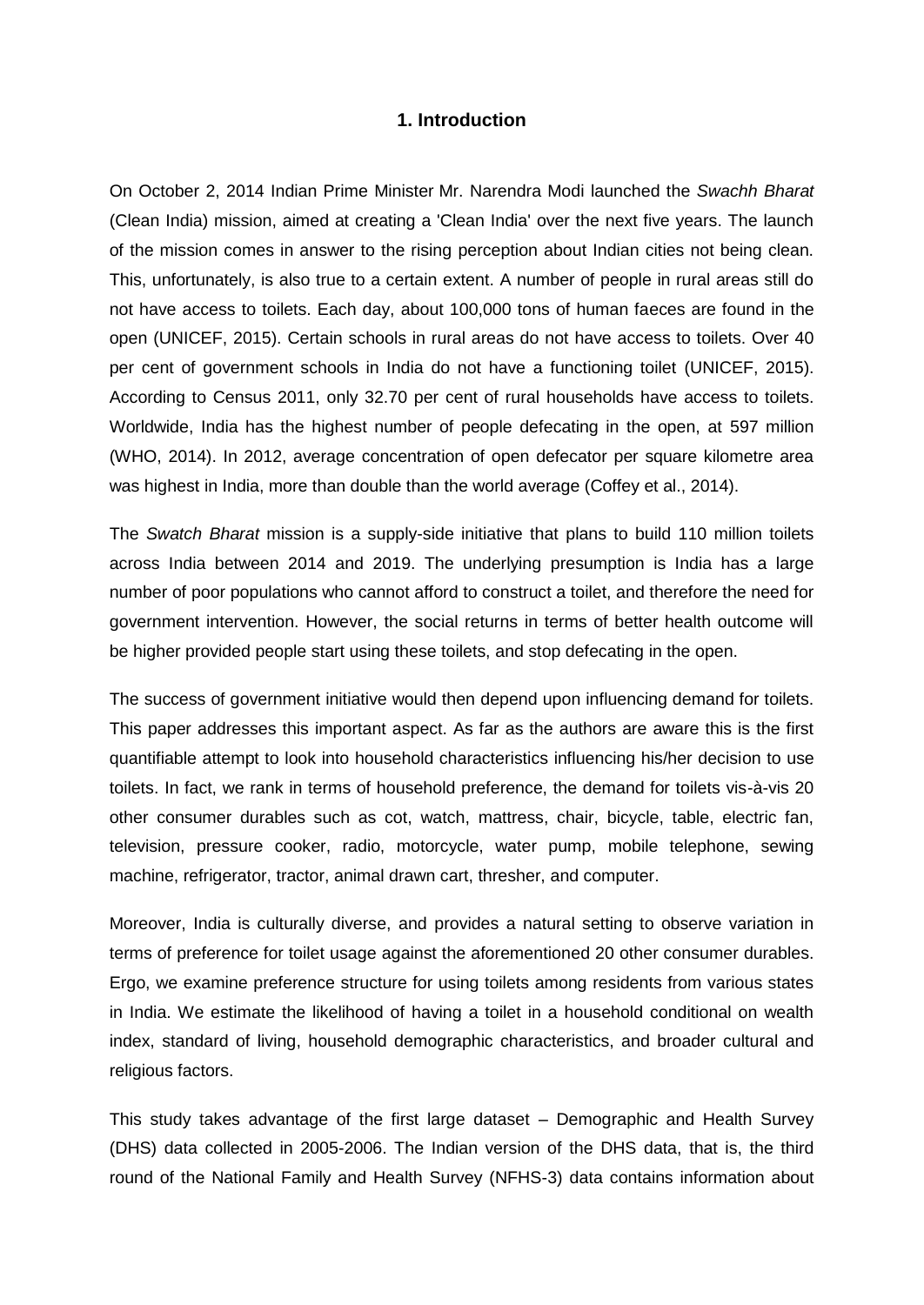use of toilets by various household characteristics, namely, gender, religion, area, and geography.

Our results suggest among lists of household items that any individual want to have toilets get a lower preference – ranked 12, out of 21. Results also suggest a strong case for imparting education and public awareness, especially, among the female cohort. A household in which a woman has attained *higher* education (18 years of schooling) is 3.1 times more likely to use a toilet. Area-wise, households living in urban areas are 19 times more likely to use toilet in comparison to their rural counterparts. Person with a particular religious background and culturally ingrained to certain religion are less likely to use toilet. *Hindu* (religion) households are less likely to use toilets.

The rest of the article is organized as follows. Section 2 discusses the literature survey. In Section 3 we describe the data. In Section 4 we state our empirical model. Section 5 discusses results from our analysis. Section 6 concludes with relevant policy implications.

#### **2. Related literature**

<span id="page-6-0"></span>Throughout the world, poor sanitation is one of the leading risk factors for infant mortality. World Health Organization defines basic sanitation as the 'lowest-cost technology ensuring hygienic excreta and sullage disposal and a clean and healthful living environment both at home and in the neighbourhood of users' (UNICEF, 2015). Faeces contain germs that, when released into the environment, make their way onto children's fingers and feet, into their food and water, and wherever flies take them. Exposure to these germs may cause diarrhoea, and in the long term, also can cause changes in the tissues of their intestines that prevent the absorption and use of nutrients in food (Checkley et al., 2008). Every 15 seconds a child dies of a preventable disease relating to contaminated water, sanitation and hygiene (UNICEF, 2015). Recent evidence from Bangladesh and India suggest children exposed to worse sanitation environment are likely to have a stunted growth and are likely to develop enteropathy (Lin et al., 2013; Spears, 2012). George (2008) estimate for each dollar spent on sanitation itis likely to yield a return of \$7 to an individual, ashe is less likely to remain absent from work (that is, remain productive) or visit a doctor. Working with district-level income data from India, Banerjee and Banik (2014), show closed drainage system has the maximum impact on income – for 1 per cent increase in a closed drainage system, the income increases between 0.96 per cent and 2.58 per cent. Given its importance in affecting income and development outcomes, 'Clean India' campaign is certainly commendable.

2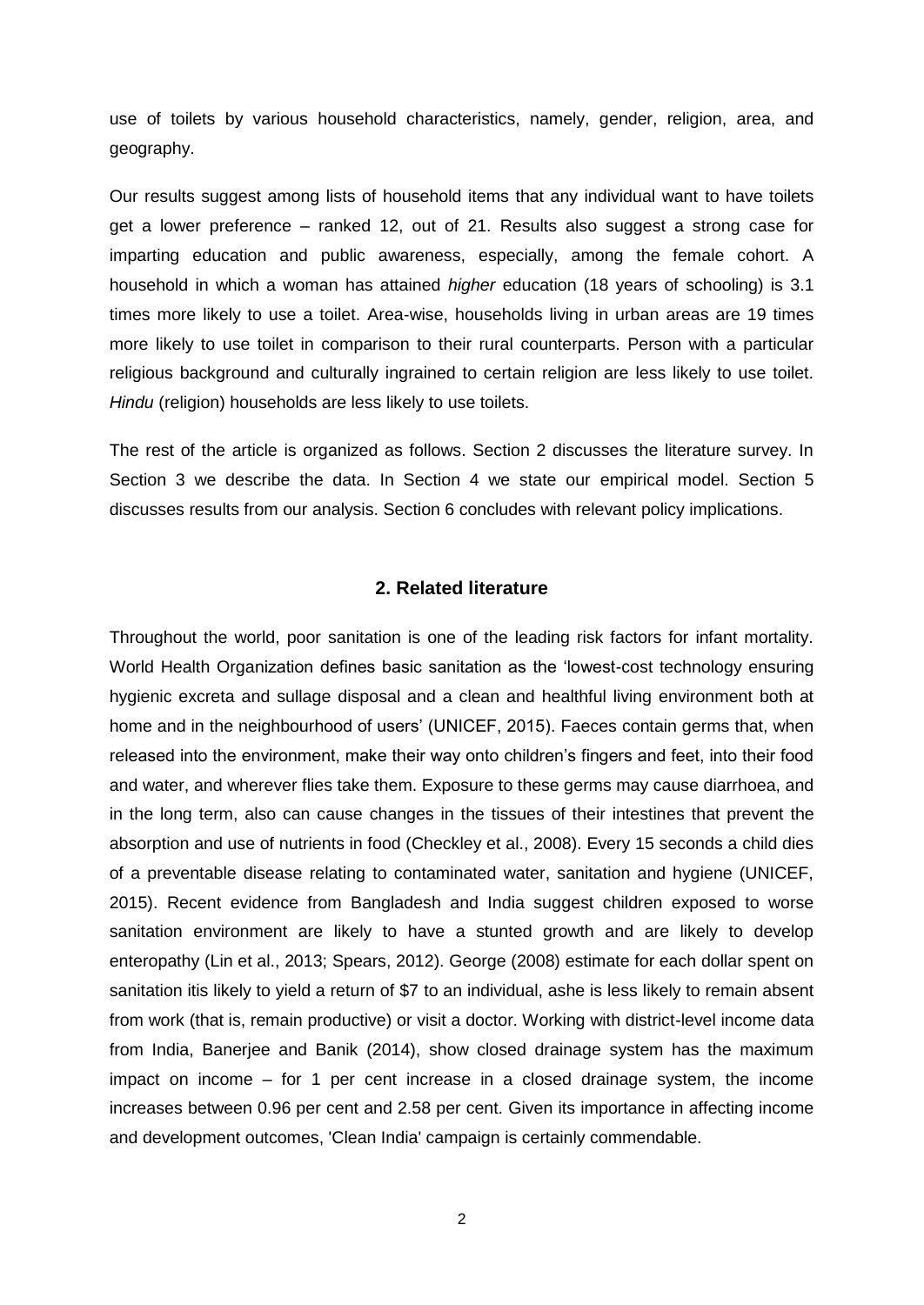However, this is not the first time that the government started sanitation and hygiene interventions. In 1986, government launched Central Rural Sanitation Programme (CRSP), giving incentives in the form of full or partial funding to households for building toilets. However, this supply-driven programme met with a limited success. Banerjee and Mandal (2011) show between 1981 and 2001, average yearly expansion of toilet was a meagre 1 per cent. The cost of the setting up toilet was often unaffordable for a number of households, especially in rural areas. As economic agents such as firms and non-profit organizations (NPOs) were not involved, there was lack of awareness and generation of demand for sanitary facilities.

Keeping in view these shortcomings, the CRSP was improved. In 1999, CRSP inculcate a demand driven approach. Launched in 1999, and titled 'Total Sanitation Campaign (TSC),' the programme emphasized more on information, education and communication (IEC), human resource development, and capacity development activities, to increase awareness about better sanitation among rural people. Subsequently, in 2003, the government also launched *Nirmal Gram Yojana* (Clean Village Campaign), providing monetary incentives to *Gram Panchayats* (political subdivisions comprising multiple small villages), NPOs, and economic agents, assisting toilet coverage in villages. Unfortunately, this effort also met with limited success. Reports indicate over 40 per cent of the funds under TSC, especially those allocated under IEC remained unused, and government subsidies were often unavailable to households which required it the most (Shah et al., 2013).

Studies have examined the reasons behind limited success of TSC. Ramani (2008) attribute it to market failure. To a poor person, especially, individuals who are at the Bottom of the Pyramid (BOP), the opportunity cost of constructing a toilet is high. The term BOP is coined by Prahalad (2005) as individuals who survive on less than \$2 a day. There are no short-term benefits, as the poor care less about long-term health impact of sanitation. From the supplyside, construction of toilets are undertaken by NPOs which are particularly driven by their organisational aims rather than driven by market incentives. Lack of demand also explains why there is a lack of innovation from industry in producing low-cost toilets. In addition to these demand and supply-side factors, a study undertaken by J-PAL (2012) attributes institutional constraint as a factor. For instance, constructing closed drainage system requires coordination between centre, states, and municipalities/gram panchayats at the local-level – which sometime may not be forthcoming.

Finally, there are cultural issues. Coffey et al. (2014) find in rural northern India there is a revealed preference for defecating in the open. In a survey covering 3235 households spreading across five north Indian states – Bihar, Rajasthan, Uttar Pradesh, Madhya Pradesh

3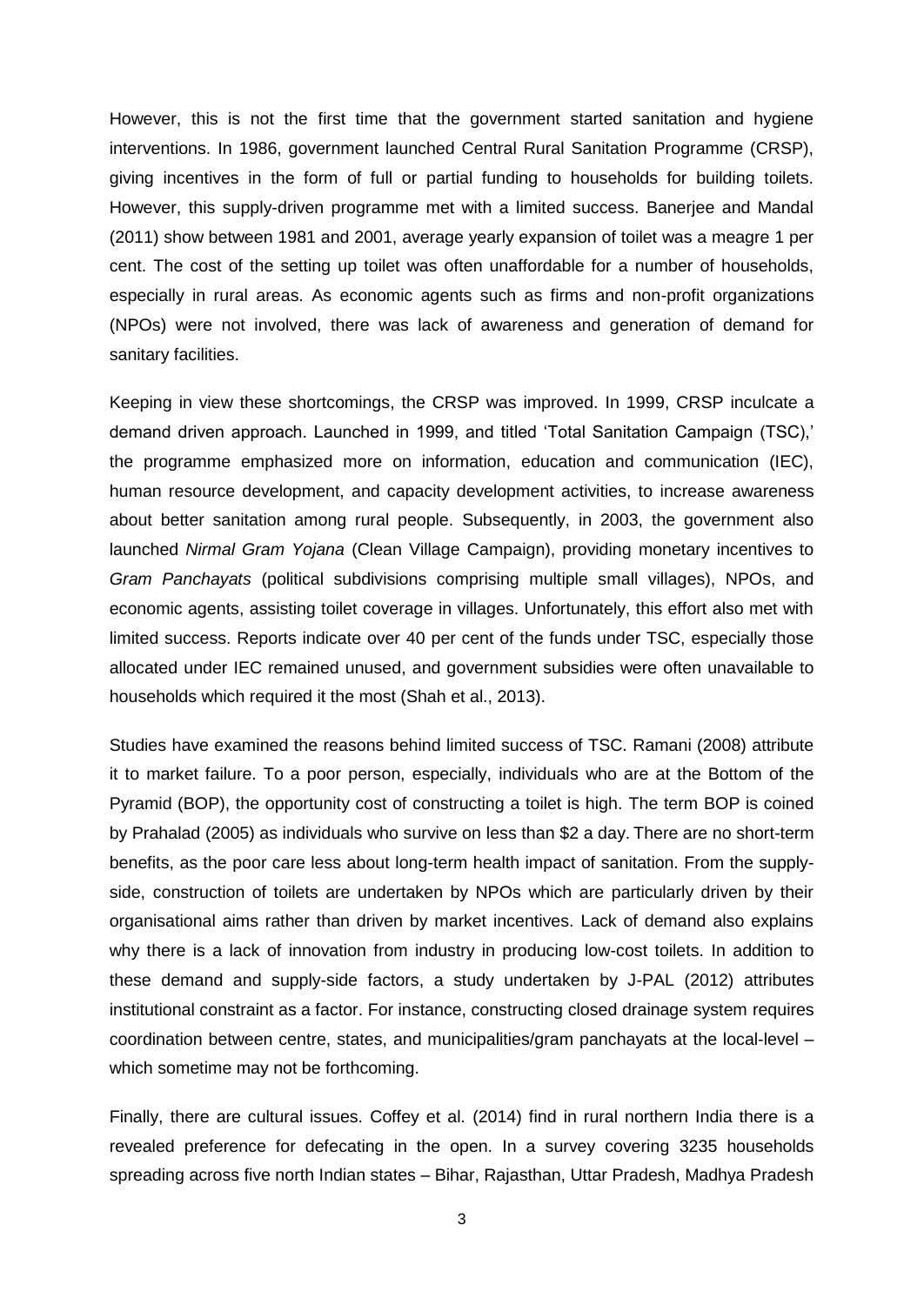and Haryana – results indicate in spite of having toilets, over 40 per cent of the households practiced open defecation. In fact, their model indicates nearly 50 per cent of all rural households will continue to practice open defecation even if government build toilets.

However, O'Rielly and Louis (2014) have a better story to tell. In a survey covering households from rural Himachal Pradesh and West Bengal, this study finds successful adoption of toilet is conditional upon three factors. First is the political will to govern so that the toilets are delivered, and also to mobilize an awareness programme to educate the citizens about the beneficial impact of using toilets. Second is the peer pressure, arising from social stigma of defecating in the open, when everyone else in the neighbourhood is using a toilet. And, third is the political ecology arising from the government bodies guaranteeing supply of water, and ecological factors such as soil quality – making some areas better suited for building toilets than others.

Although the aforementioned studies find out the sets of demand, supply-side, and cultural factors contributing to use of toilets, none of these map preference structure for using toilets vis-à-vis other consumer durables. We believe mapping preference structure is essential to understand effective demand for toilets. We use various household characteristics to map this preference structure. Additionally, the earlier studies use case based approach, something that we are complementing with statistical analysis.

## **3. Description of data**

<span id="page-8-0"></span>We use NFHS-3 data collected in 2005-2006. NFHS-3 survey interviewed 109,041 households spreading across 28 states in India. Information about 108,933 are found and are reported in Table 1. Administered under Ministry of Health and Family Welfare, Government of India, NFHS-3 collected information on women and children about health, family welfare, and nutritional intake. Related to toilet, the survey asked the following question: 'What kind of toilet facility do members of your households usually use?'(IIPS and Macro International, 2007, p.48). Respondents are asked to choose among the following options: (a) Flush or pour flush toilet – piped sewer, septic tank, pit latrine, flush to somewhere else; (b) Pit latrine – ventilated improved pit/biogas; pit latrine with slab; without slab, open pit; (c) Twin pit/composting toilet; (d) Dry toilet; and (e) No facility. Additional information about whether households are first time user of toilet, and what kind of existing toilet facility they have, are also asked. Throughout the analysis household is the unit of measurement.  $1$ In accordance with the DHS methodology, missing values for categorical items (for example, source of

 $\overline{\phantom{a}}$  $1$  Preliminary findings from the NFHS-3 survey are reported in the Appendix A.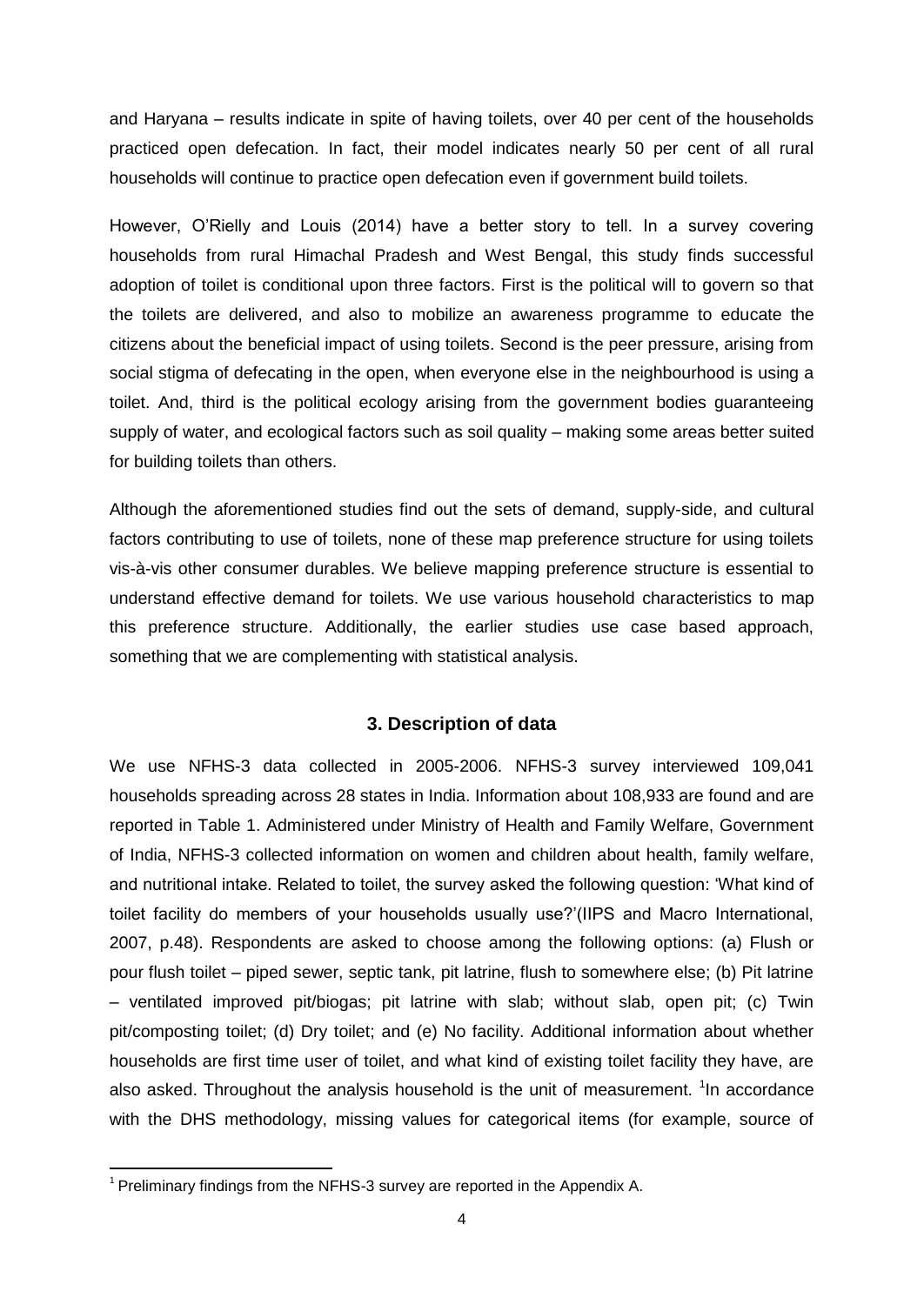drinking water) are not reassigned, and are treated as 'non available (NA)' observations. Missing values for dichotomous variables (for example, electricity and durable goods) are assigned to the category of failure, that is, the household does not possess these goods. Table 2 reports the variables that we use for our empirical analysis.

<span id="page-9-0"></span>

|                     |                                    |        | <b>Latrine users</b> |        | <b>Non-latrine users</b> |        |
|---------------------|------------------------------------|--------|----------------------|--------|--------------------------|--------|
|                     |                                    | Sample | Number               | $%$ of | Number                   | $%$ of |
|                     |                                    | Total  |                      | group  |                          | group  |
| Total sample        |                                    | 108939 | 67483                | 61.95% | 41456                    | 38.05% |
| Type of residence   | Rural                              | 58753  | 22713                | 38.66% | 36040                    | 61.34% |
|                     | Urban                              | 50186  | 44770                | 89.21% | 5416                     | 10.79% |
|                     | No education/Preschool             | 9088   | 2586                 | 28.46% | 6502                     | 71.54% |
| Household's highest | Primary                            | 15859  | 5856                 | 36.93% | 10003                    | 63.07% |
| education level     | Secondary                          | 59940  | 37180                | 62.03% | 22760                    | 37.97% |
|                     | Higher                             | 24038  | 21853                | 90.91% | 2185                     | 9.09%  |
| Household head's    | Male                               | 93246  | 57933                | 62.13% | 35313                    | 37.87% |
| gender              | Female                             | 15693  | 9550                 | 60.86% | 6143                     | 39.14% |
|                     | Hindu                              | 79941  | 44681                | 55.89% | 35260                    | 44.11% |
| Household head's    | Muslim                             | 13341  | 10033                | 75.20% | 3308                     | 24.80% |
| religion            | Christian                          | 10037  | 8552                 | 85.20% | 1485                     | 14.80% |
|                     | Other                              | 5592   | 4200                 | 75.11% | 1392                     | 24.89% |
| Household has       | Yes                                | 85766  | 61931                | 72.21% | 23835                    | 27.79% |
| electricity         | <b>No</b>                          | 23173  | 5552                 | 23.96% | 17621                    | 76.04% |
|                     | Owns house                         | 91445  | 53684                | 58.71% | 37761                    | 41.29% |
| Household's wealth  | Owns agricultural land             | 43850  | 20803                | 47.44% | 23047                    | 52.56% |
|                     | Owns a bank or post office account | 49253  | 38324                | 77.81% | 10929                    | 22.19% |
|                     | Kachcha (Mud/Bamboo house)         | 11355  | 3102                 | 27.32% | 8253                     | 72.68% |
| House type          | Semi-pucca                         | 39590  | 16568                | 41.85% | 23022                    | 58.15% |
|                     | Pucca (Brick house)                | 57215  | 47300                | 82.67% | 9915                     | 17.33% |

**Table 1: Summary statistics of the variables**

*Source:* Authors' calculation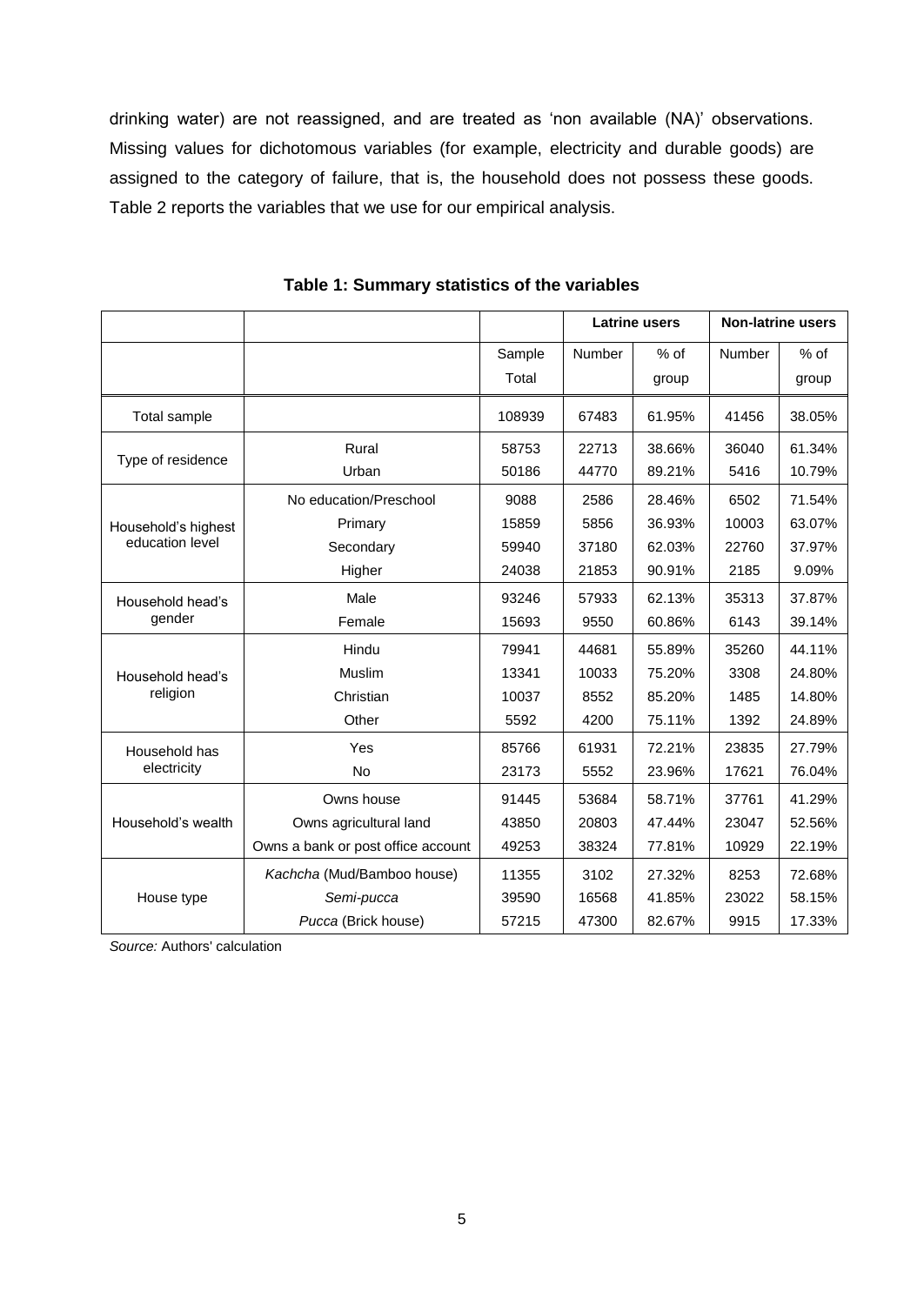<span id="page-10-0"></span>

| <b>Characteristics</b> | <b>Variables</b> | Description of variables at a<br>household-level | Description, for household i                          |
|------------------------|------------------|--------------------------------------------------|-------------------------------------------------------|
| Use of a toilet        | <b>Toilet</b>    | Household has a toilet facility                  | $=1$ , if yes                                         |
| facility               |                  |                                                  | 0, if no                                              |
| Women's                | Preschool        | Dummy for highest education level                | =1, if no/ preschool education                        |
| education              |                  | of eligible women in the household               | 0, otherwise                                          |
|                        | Primary          | Dummy for highest education level                | $=1$ , if primary education                           |
|                        |                  | of eligible women in the household               | 0, otherwise                                          |
|                        | Secondary        | Dummy for highest education level                | $=1$ , if secondary education                         |
|                        |                  | of eligible women in the household               | 0, if otherwise                                       |
|                        | Higher           | Dummy for highest education level                | $=1$ , if higher education                            |
|                        |                  | of eligible women in the household               | 0, if otherwise                                       |
| Number of<br>women     | Women            | Number of eligible women in<br>household         | $=0-20$                                               |
| Type of<br>residence   | Megacity         | Dummy for type of residence                      | =1, if a city with population<br>exceeding 10 million |
|                        |                  |                                                  | 0, otherwise                                          |
|                        | Large city       | Dummy for type of residence                      | $=1$ , if a large city                                |
|                        |                  |                                                  | 0, otherwise                                          |
|                        | Small city       | Dummy for type of residence                      | $=1$ , if a small city                                |
|                        |                  |                                                  | 0, otherwise                                          |
|                        | Large town       | Dummy for type of residence                      | $=1$ , if a large town                                |
|                        |                  |                                                  | 0, otherwise                                          |
|                        | Small town       | Dummy for type of residence                      | $=1$ , if a small town                                |
|                        |                  |                                                  | 0, otherwise                                          |
|                        | Rural            | Dummy for type of residence                      | $=1$ , if countryside                                 |
|                        |                  |                                                  | 0, otherwise                                          |
| Sex                    | Gender           | Dummy for gender, household-head                 | $=1$ , if female                                      |
|                        |                  |                                                  | 0, if male                                            |
| Age                    | Age              | Age, household-head                              | 3 <age<95 (discrete)<="" td=""></age<95>              |
| Wealth                 | House            | Household owns this or other house               | $=1$ , if yes                                         |
|                        |                  |                                                  | $0$ , if no                                           |
|                        |                  |                                                  |                                                       |

# **Table 2: Use of toilets by household characteristics**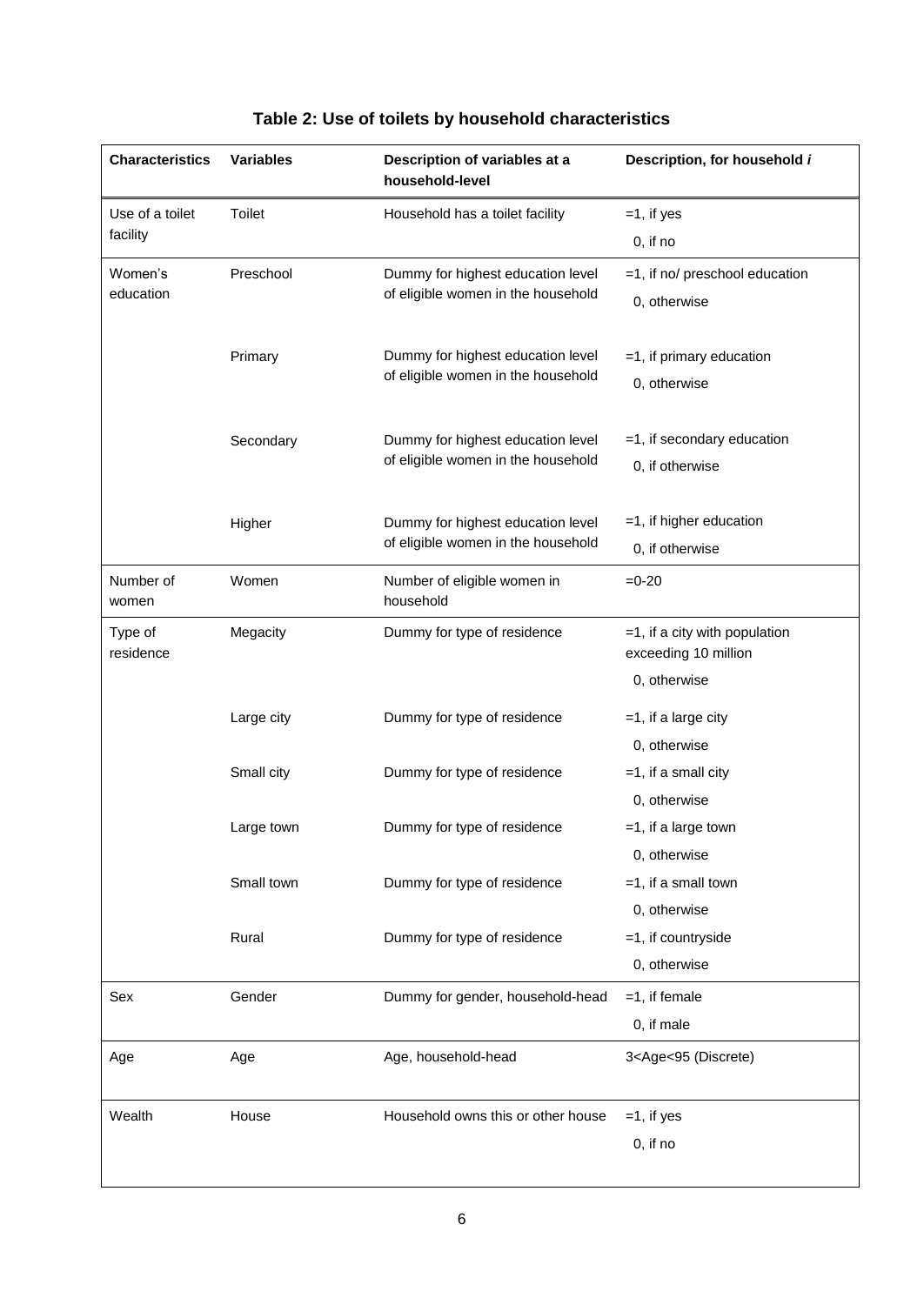|                             | Land                    | Household owns land usable for<br>agriculture                                       | $=1$ , if yes                                                                              |
|-----------------------------|-------------------------|-------------------------------------------------------------------------------------|--------------------------------------------------------------------------------------------|
|                             |                         |                                                                                     | $0,$ if no                                                                                 |
|                             | Hectare                 | Hectares of agricultural land                                                       | 0 <hectare<95 (discrete)<="" td=""></hectare<95>                                           |
|                             | <b>Bank</b>             | Household has a bank or post office                                                 | $=1$ , if yes                                                                              |
|                             |                         | account                                                                             | $0$ , if no                                                                                |
| Standard of<br>Living Index | <b>Durable Dwelling</b> | Index of durable goods, and<br>dwelling characteristics                             | -1.75 <durable dwelling<2.48<="" td=""></durable>                                          |
| Religion                    | Hindu                   | Dummy for household-head, religion                                                  | $=1$ , if Hindu                                                                            |
|                             |                         |                                                                                     | 0, otherwise                                                                               |
|                             | Muslim                  |                                                                                     | $=1$ , if Muslim                                                                           |
|                             |                         |                                                                                     | 0, if otherwise                                                                            |
|                             | Christian               |                                                                                     | $=1$ , if Christian                                                                        |
|                             |                         |                                                                                     | 0, otherwise                                                                               |
|                             | Other religion          |                                                                                     | =1, if other religion (Sikh, Buddhist,<br>Jain, Jewish, Parsi, no religion,<br>Donyi polo) |
|                             |                         |                                                                                     | 0, otherwise                                                                               |
| Caste                       | Caste                   | Dummy for household-head, caste<br>or tribe                                         | =1, if scheduled caste, scheduled<br>tribe or other backward caste                         |
|                             |                         |                                                                                     | 0, otherwise                                                                               |
| State variables             | State dummies           | State dummy, Delhi is the reference<br>category                                     |                                                                                            |
|                             | Water                   | % of households that have water<br>available within their premises                  | 24.7% <water<91.2%< td=""></water<91.2%<>                                                  |
|                             | Wealth                  | Expected wealth of households<br>(restricted to those who own<br>agricultural land) | 0 <wealth<1.55< td=""></wealth<1.55<>                                                      |

## **4. Empirical method**

<span id="page-11-0"></span>The empirical analysis has two parts. In the first part of the analysis we examine the preference for having a toilet vis-à-vis other consumer durables. In the second part of the analysis we look at various household characteristics, including, preference structure for having toilets across residents from various federal states in India.

For the first part of the analysis we create a wealth index. The motivation is to examine importance of toilet vis-à-vis other major components of wealth. We define wealth in the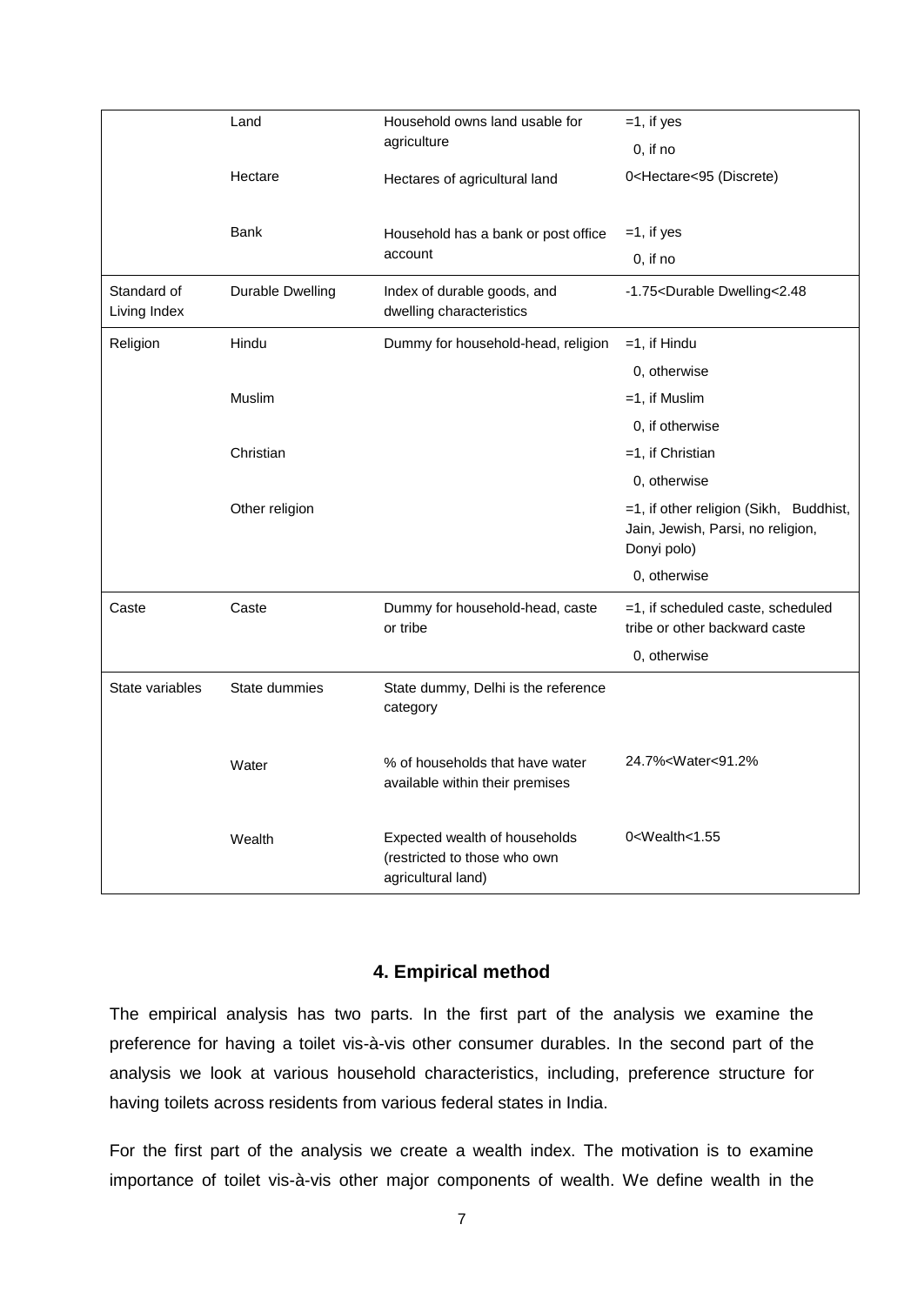conventional sense, as net stock of financial and real assets that are appreciating over time. OECD (2013) considers immovable property such as house, savings in banks, equities and bonds, and land ownership as components of wealth. $<sup>2</sup>$ </sup>

We follow OECD (2013), and create a wealth index. Wealth is treated as a random variable. It is created from durables (variables)  $x_1, x_2, ..., x_n$  that any household is likely to have, with probabilities  $p_1, p_2, ..., p_n$ , respectively. The expected wealth for any household *i* is given as E (Wealth<sub>i</sub>) =  $\sum_{i=1}^{n} x_i p_i$ . Following OECD (2013), we consider house, bank accounts, and agriculture land, as components of wealth. Therefore, in this paper, expected wealth of any representative household, say, *Household i* is given as:  $E(Weather_i) = House_i \times p_{house} +$  $Bank_i \times p_{bank} + Land_i \times p_{land}$ . Given this base-level of expected wealth, we compute the probabilities with which any household is likely to get any particular consumer durable. Alongside, toilet, we consider 20 other different consumer durables. Once we compute these 21 different probabilities, we rank them to determine demand for toilets in comparison to other 20 consumer durables.

We use logistic regression, and the parameters are estimated using maximum likelihood method of estimation. Although a probit model produces similar results (Verbeek, 2012), we use logit, as it has advantage over probit for computing the odd ratios (Hosmer and Lemeshow, 2000). Odd ratio gives the likelihood that a consumer will prefer any particular consumer durable. The odd ratio of success, that is, a consumer *i* with a given wealth base (that is,  $Wealth<sub>i</sub>$ ) will prefer to have a particular durable, say *j* is given as:

$$
\frac{\Pi_j}{1-\Pi_j} = e^{\alpha + \beta (Weath_i)} \tag{1}
$$

A log-transformation of equation (1) yields:

 $\overline{a}$ 

$$
\log(\frac{\Pi_j}{1-\Pi_j}) = \alpha + \beta(Wealth_i)
$$
\n(2)

The exponentiation of the coefficient ( $\beta$ ) is the odd-ratio. Higher  $\beta$  indicates a higher odd-ratio. The odd-ratio is calculated as a ratio of the event that a good, say for instance mobile phone is adopted, when a particular attribute  $Weak_i$  is given, against the event that the mobile phone is adopted in absence of  $Weather_i$ . Importantly, for the computation of the odds ratio to be suitable, the individual variable must be statistically significant. Thus, for a dichotomous significant independent variable x (for example, mobile phone) that takes the values 0 and 1, the odds ratio is defined 'as the ratio of the odds for  $x = 1$  to the odds for  $x = 0$ ' (Hosmer and

 $2$  We restrict landownership for agricultural land only. Considering urban land does not change the expected wealth outcome, and hence is not included.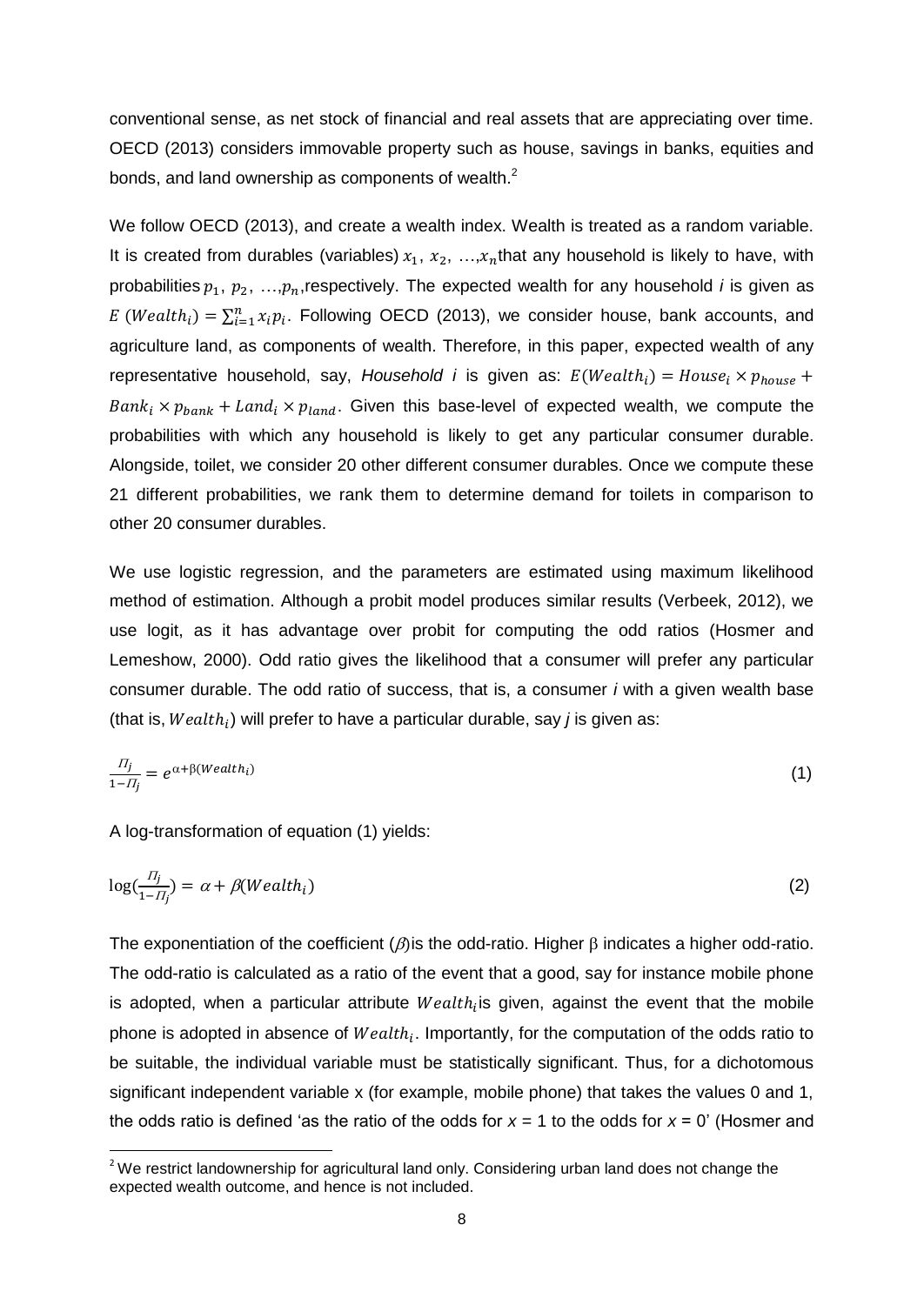Lemeshow, 2000, p. 49). By comparing to a cut-off value, like 0.5, we can predict choice of adopting a particular durable good using the rule as given in Brooks (2008):

$$
\hat{x} = \begin{cases} 1, \hat{\pi} \ge 0.5 \\ 0, \hat{\pi} < 0.5 \end{cases}
$$

Hence, the probability 0.5 represents the margin at which the good is assumed. At this probability, the odds of a success is 1 and the level of wealth at which the durable good is adopted by individual *i* can be found by rearranging equation (2) as:

$$
E(Wealthi) = -\frac{\alpha}{\beta}
$$
 (3)

For the second part of the analysis we run a multivariate analysis incorporating various household characteristics, namely, gender, religion, area, standard of living, institution, and geography. To select on the appropriate variables we take note of related literature about use of toilets. For instance, Jenkins and Curtis (2005), and Santos et al. (2011) argue as there is an element of safety and dignity associated with it, women are more likely to use toilets in comparison to their male counterparts. Therefore, gender is an explanatory variable. Similarly, we consider female literacy rates. Using Census-2011 data (survey conducted by Government of India) Ghosh and Cairncross (2014) find an inverse relation between female literacy rates and open defecation. Wei et al. (2004) reports a similar finding - female literacy rates explain 24.3 per cent of the variance in the distribution of toilet usage.

These findings are important. The implication is that the problem of sanitation in India is not solely determined by the supply side factors such as construction of toilets, but requires behavioural alterations resulting from higher education. This will help to develop market for toilets (O'Reilly, 2010).

Following Santos et al. (2011) we consider age. They find younger respondents in Salvador and Brazil prefer to use toilets in comparison to their older cohorts. Bonu and Kim (2009) find regional factors such as state-level toilets intake, and urban-rural residence as factors, affecting uptake in toilet usage. To control for the region specific effect, we differentiate respondents from urban and rural areas. And, within urban areas, we differentiate between mega city, large city, small city, large town, and small town. For capturing state-specific effect we introduce state dummies.

We consider percentage of household in any particular state with water connection as a proxy for institution. The reason for including the institutional factors is the study by J-PAL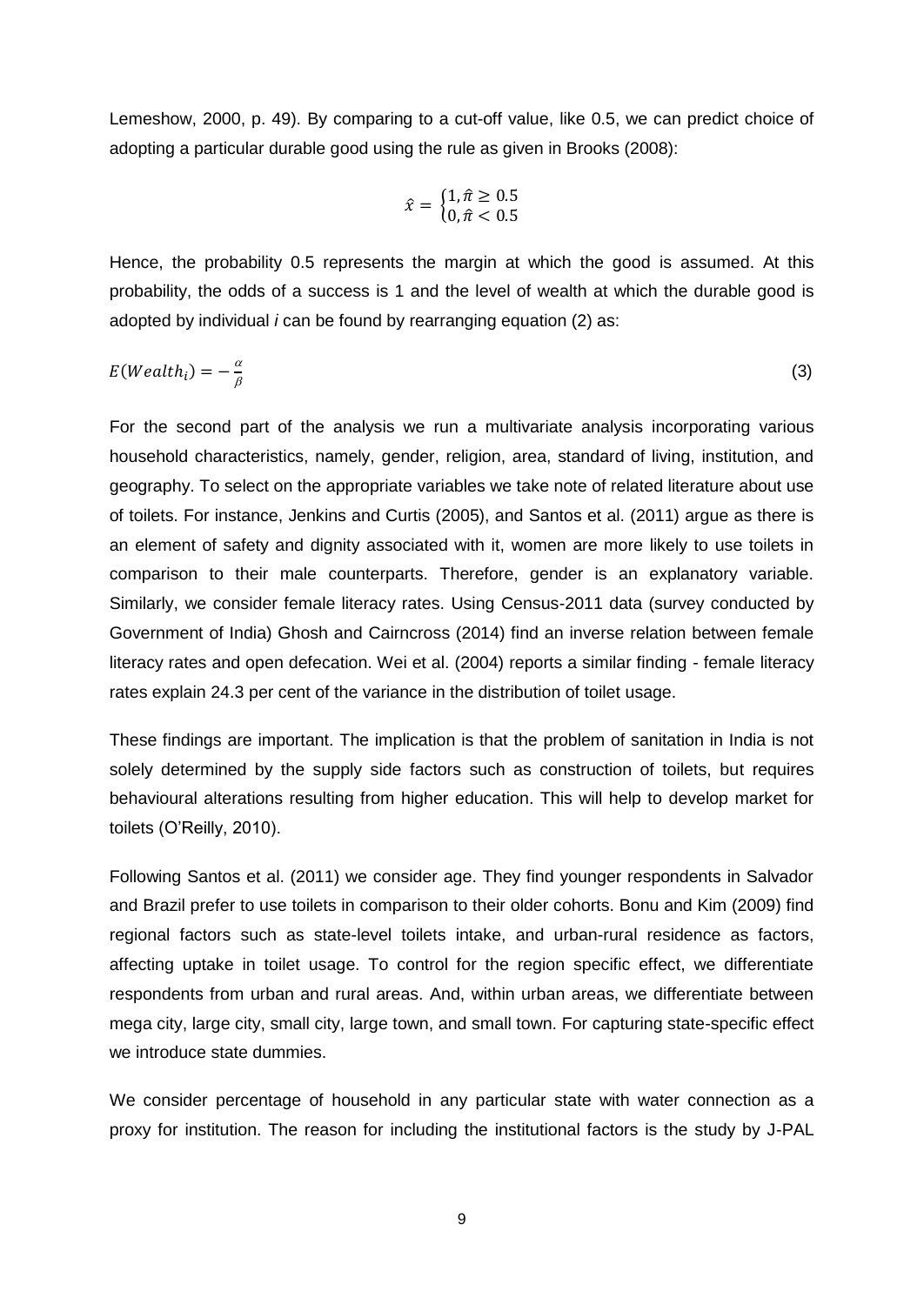(2012). Also, important are castes and religions (Bonu and Kim, 2009; Ghurye, 1992). Religion and cast dummies capture effect of these components on use of toilets.

Finally, as wealth is an important indicator for standard of living, we create a standard of living index. DHS has created a wealth index where one of the constituent components is toilet. Bonu and Kim (2009) use this wealth index as an independent variable. Although they use a large data-set obtained from the 60th round of National Sample Survey (January-June 2004), a limitation in their methodology arise from toilet featuring in both as dependent and independent variables. This may lead to problems associated with endogeneity.

We create a separate standard of living index using consumer durables other than toilets.<sup>3</sup>We use Principal Component Analysis (PCA) to create this standard of living index. Filmer and Pritchett (2001) recommend using PCA as it is comparatively easy to perform and interpret, and results in more accurate weighting values for the indicator variables, than mere aggregation. While creating this standard of living index we also include our previously calculated  $Weather_i$  variable, alongside other variables (See, Appendix B). Given these independent variables, we run a logistic regression to estimate the predicted probability for a household to use toilets.

$$
log(\Pi_i) = \beta_0 X + \varepsilon_i \tag{4}
$$

 $\Pi_i$  is the dependent variable, and captures the probability of household *i* using a toilet. **X** is a matrix of all independent variables, namely, female literacy, gender, types of residence (cities and rural areas), age, wealth, standard of living index, religion, institutional factors, and state dummies. Each one of these independent variables may affect use of toilets. The following variables are used as the reference categories: *Preschool* for female literacy, *Hindu* for religion, *Rural* for area of residence, and *Delhi* for the state variable. The reference variables are to avoid problem associated with multicollinearity (dummy variable trap).

In order to test joint significance of the variables, we use Neyman-Pearson Likelihood Ratio (LR) test. This test analyses whether there is a significant difference between the estimated model, and a constant null. Under the null hypothesis, the LR statistic has a  $\chi^2$  distribution with degrees of freedom equal to the number of independent variables (Carter Hill et al., 2008). Additionally, we use Wald test to examine whether any individual parameter is significantly different from zero (Cameron and Trivedi, 2005; Griffiths et al., 2012). A limitation for using Wald test is it can be biased by large standard errors (Fears et al.,1996). In our case, the standard errors are small (all less than one) and hence Wald test can be used. As a

 3 See, Appendix B, for the variables that we include for creating the standard of living index.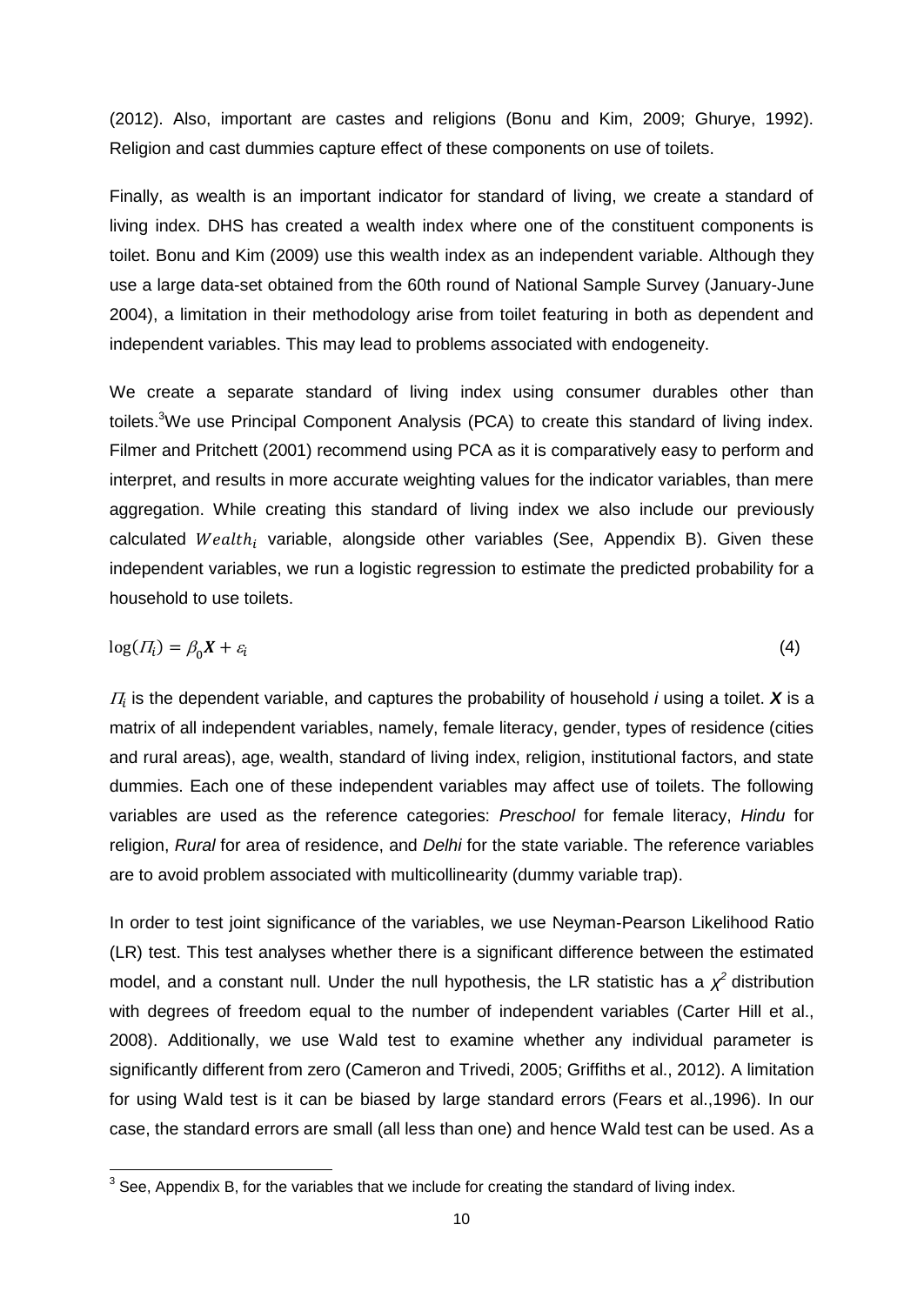measure for goodness of fit we use Adjusted McFadden R-square. The adjusted McFadden  $R<sup>2</sup>$  computes the level of improvement the model of interest offers over a null model, while penalising it for containing too many predictors (Smith and McKenna, 2013). Additionally, to check power of the hypothesis we run a restricted model (discussed later). All statistical analyses are generated using EViews 7.2. As our analysis is based on publicly available data, ethical approval was not sought.

## **5. Results**

<span id="page-15-0"></span>Table 3 report the conditional probability of a household practicing open defecation, given various characteristics.

<span id="page-15-1"></span>

| <b>Attributes</b>                                                | <b>Conditional</b><br>probabilities |
|------------------------------------------------------------------|-------------------------------------|
| Probability (Open defecation) has computer)                      | 0.018                               |
| Probability (Open defecation) has car)                           | 0.024                               |
| Probability (Open defecation) has refrigerator)                  | 0.064                               |
| Probability (Open defecation) has mobile telephone)              | 0.065                               |
| Probability (Open defecation) urban residence)                   | 0.108                               |
| Probability (Open defecation) has motorcycle/scooter)            | 0.123                               |
| Probability (Open defecation) house is pucca)                    | 0.173                               |
| Probability (Open defecation) has television)                    | 0.188                               |
| Probability (Open defecation) has a bank or post office account) | 0.222                               |
| Probability (Open defecation) has radio)                         | 0.241                               |
| Probability (Open defecation) head of household is Muslim)       | 0.248                               |
| Probability (Open defecation) has electricity)                   | 0.278                               |
| Probability (Open defecation) has bicycle)                       | 0.393                               |
| Probability (Open defecation) owns this or other house)          | 0.413                               |
| Probability (Open defecation) head of household is Hindu)        | 0.441                               |
| Probability (Open defecation) owns land usable for agriculture)  | 0.526                               |
| Probability (Open defecation) house is semi-pucca)               | 0.582                               |
| Probability (Open defecation) rural residence)                   | 0.613                               |
| Probability (Open defecation) house is kaccha)                   | 0.727                               |

## **Table 3: Computing conditional probabilities**<sup>4</sup>

 *Source:* Authors' calculation

The result suggests that use of toilets is considerably low among households residing in rural areas (0.613), who are economically poor (0.727 for kaccha house), and are from Hindu religion background  $(0.441)$ <sup>5</sup>On the contrary, households who are economically better-off

 $\overline{a}$ 

<sup>&</sup>lt;sup>4</sup> Computed using NFHS-3 data.

<sup>&</sup>lt;sup>5</sup> Probabilities are in the parenthesis.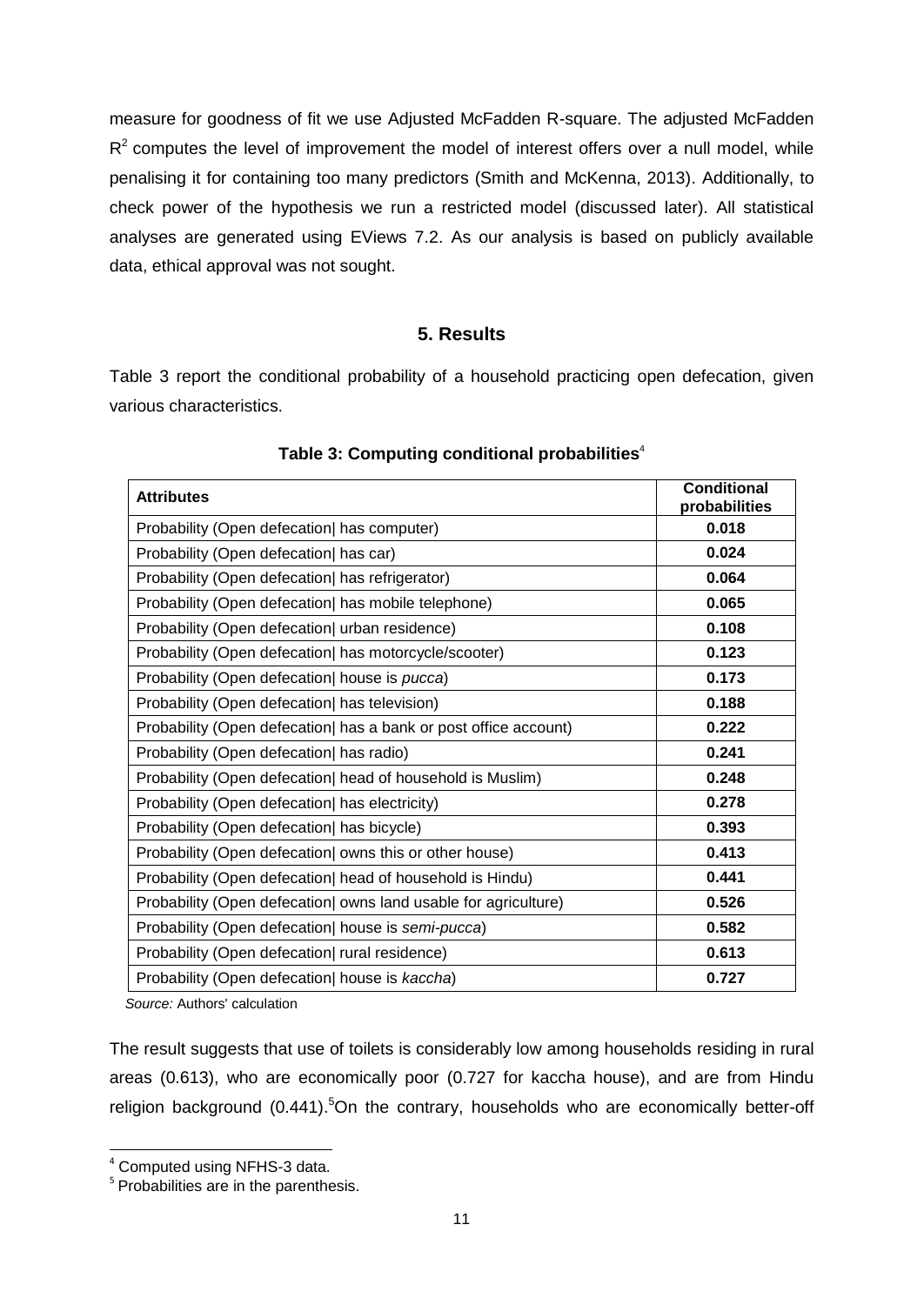(having computers, television, and motorcycles) and have access to a bank account, have a larger proportion of toilet users among them. To understand why India house majority of the world population defecating in the open we create a Standard of Living Index, incorporating various consumer durables and dwelling characteristics (See, Appendix B).



<span id="page-16-0"></span>**Figure 1: Distribution of households by Standard of Living Index**

Figure 1 suggests an unequal living standard (positive Chi-Square density function), with a majority population having a lower standard of living. Our conditional probability estimates suggest that the poor are more likely to defecate in the open. Therefore, it is no surprising that a lower living standard may explain why more number of people defecates in the open.

To compute preference, we rank households demand for toilets vis-à-vis other consumer durables such as cot, watch, mattress, chair, bicycle, table, electric fan, television, pressure cooker, radio, motorcycle, water pump, mobile telephone, sewing machine, refrigerator, tractor, animal drawn cart, thresher, and computer.

*Source:* Authors' calculation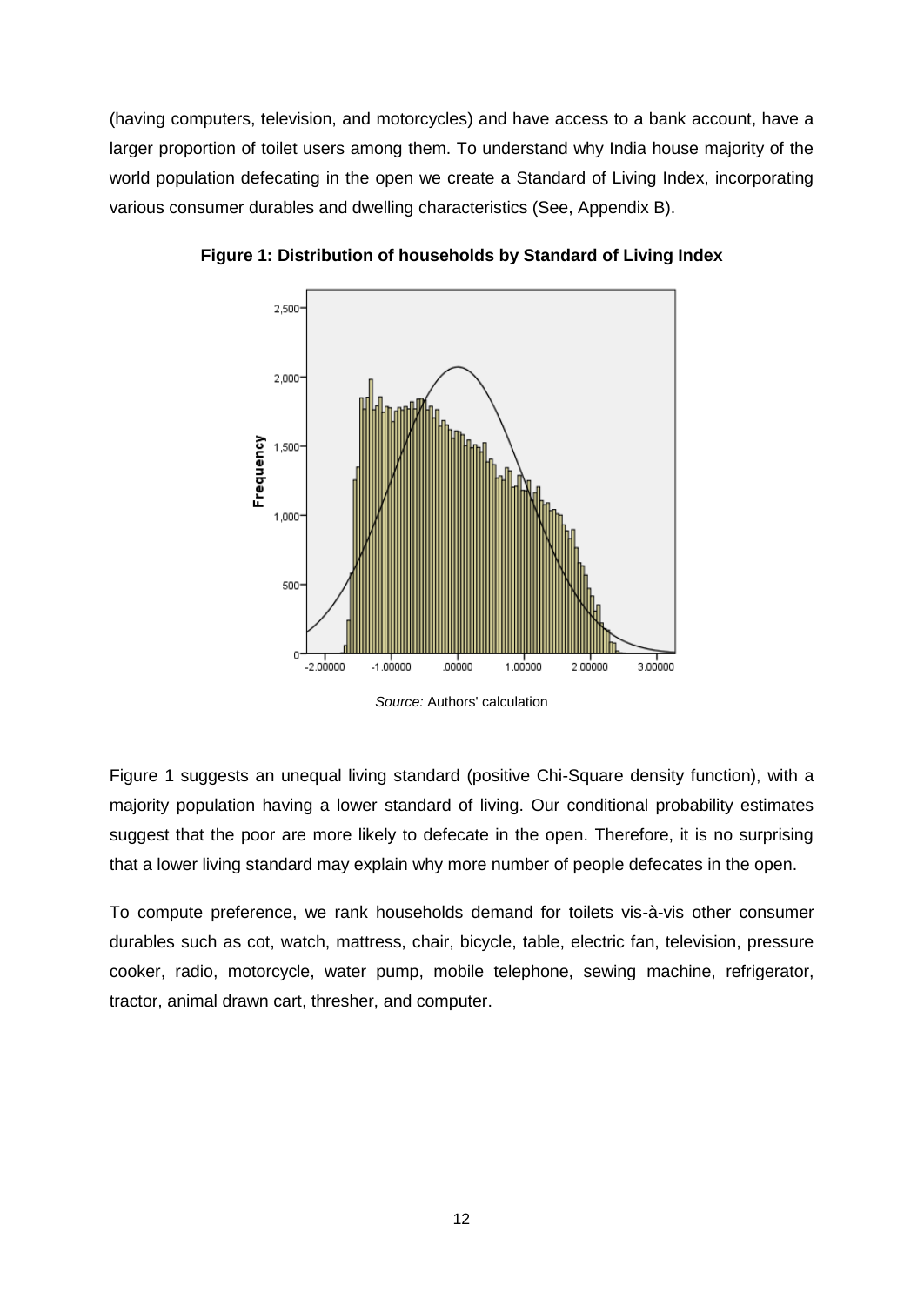<span id="page-17-0"></span>

| Rank           | Durable goods          |
|----------------|------------------------|
| 1              | Cot/bed                |
| $\overline{2}$ | Watch                  |
| 3              | <b>Mattress</b>        |
| 4              | Chair                  |
| 5              | <b>Bicycle</b>         |
| 6              | Table                  |
| 7              | Electric fan           |
| 8              | Television             |
| 9              | Pressure cooker        |
| 10             | Radio                  |
| 11             | Motorcycle/scooter     |
| 12             | <b>Toilet</b>          |
| 13             | Water pump             |
| 14             | Mobile telephone       |
| 15             | Telephone (non-mobile) |
| 16             | Sewing machine         |
| 17             | Refrigerator           |
| 18             | Tractor                |
| 19             | Animal-drawn cart      |
| 20             | Thresher               |
| 21             | Computer               |

## **Table 4: Ranking the preference**

 *Source:* Authors' calculation

Table 4 indicates among lists of household items that any individual want to use/consume toilets get a lower preference, ranked 12 out of 21. Television and motorcycle both ranks higher than toilets. It means these two items will be adopted at a lower level of wealth before a toilet. A limitation of this data is that it is relatively old (NFHS-3 was implemented in 2005- 2006). A newer data set is most likely to reveal mobile phones getting a better rank than toilets.<sup>6</sup>

For the second part of the analysis we report results from equation (4). To increase power of the hypothesis, we ran two versions of equation  $(4)$  – the unrestricted (model 1 in Table 5),

 $\overline{\phantom{a}}$  $^6$  NFHS-4 survey is expected to be out by 2017 (Development Tracker, 2015).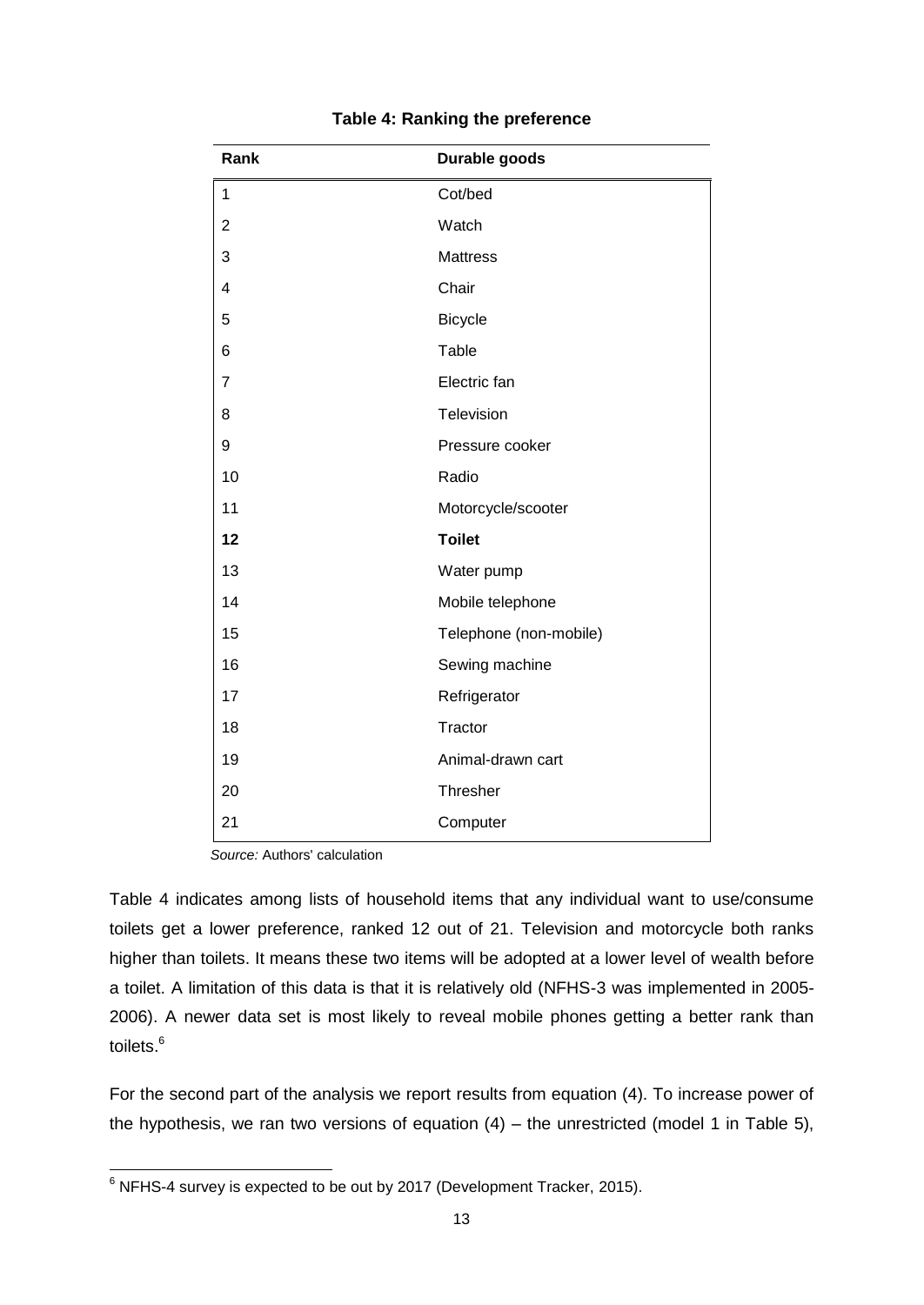and restricted version (model 2 in Table 5). For the restricted version we dropped the gender and house variables. The predictive power of model 2 increased when we drop these two variables. For selecting models, we use Akaike information criteria (AIC). Given a number of potential models, the model with the lowest AIC value is chosen. Hosmer and Lemeshow (2000) propose a test to measure whether the model fits the data, which is computed by dividing the observations into approximately equal groups in sequence of their predicted probability. They contend that an appropriate goodness of fit measure is the one which is centred largely on a comparison between observed values and those values predicted by the model (Hosmer and Lemeshow, 2000). A test statistic is calculated, which under the null hypothesis follows a  $x^2$  distribution asymptotically with degrees of freedom equal to  $G - 2$ , where G is the number of groups the observations are split (See Appendix C).

<span id="page-18-0"></span>

| Type of<br>Variable                    | Variable        | Model 1     | <b>Model 2</b> |
|----------------------------------------|-----------------|-------------|----------------|
|                                        | Intercept       | $-1.363***$ | $-1.464***$    |
| Women's                                | Primary         | $0.159***$  | $0.160***$     |
| Education                              | Secondary       | $0.535***$  | $0.535***$     |
|                                        | Higher          | $1.130***$  | $1.130***$     |
| Number of<br>Women in the<br>Household | Women           | $-0.167***$ | $-0.168***$    |
| Type of                                | Megacity        | 3.534***    | 3.547***       |
| Residence                              | Large city      | 2.954***    | 2.966***       |
|                                        | Small city      | 1.785***    | 1.792***       |
|                                        | Largetown       | 1.888***    | 1.891***       |
|                                        | Small town      | 1.025***    | 1.029***       |
| Household<br>head's gender             | Gender          | $-0.029$    |                |
| Household<br>head's age                | Age             | $0.004***$  | $0.004***$     |
| Wealth                                 | House           | $-0.102$    |                |
| Variables                              | Hectare         | $0.011**$   | 0.011          |
|                                        | <b>Bank</b>     | $0.192***$  | $0.190***$     |
| Standard of<br>Living Index            | DurableDwelling | 2.029***    | $2.031***$     |
| Household                              | Muslim          | 1.695***    | 1.695***       |
| head's religion                        | Christian       | $0.229**$   | $0.227**$      |
|                                        | Otherreligion   | $0.537***$  | $0.540***$     |
| Household<br>head's caste              | Caste           | $-0.255***$ | $-0.253***$    |

|  |  | <b>Table 5: Regression results</b> |  |
|--|--|------------------------------------|--|
|--|--|------------------------------------|--|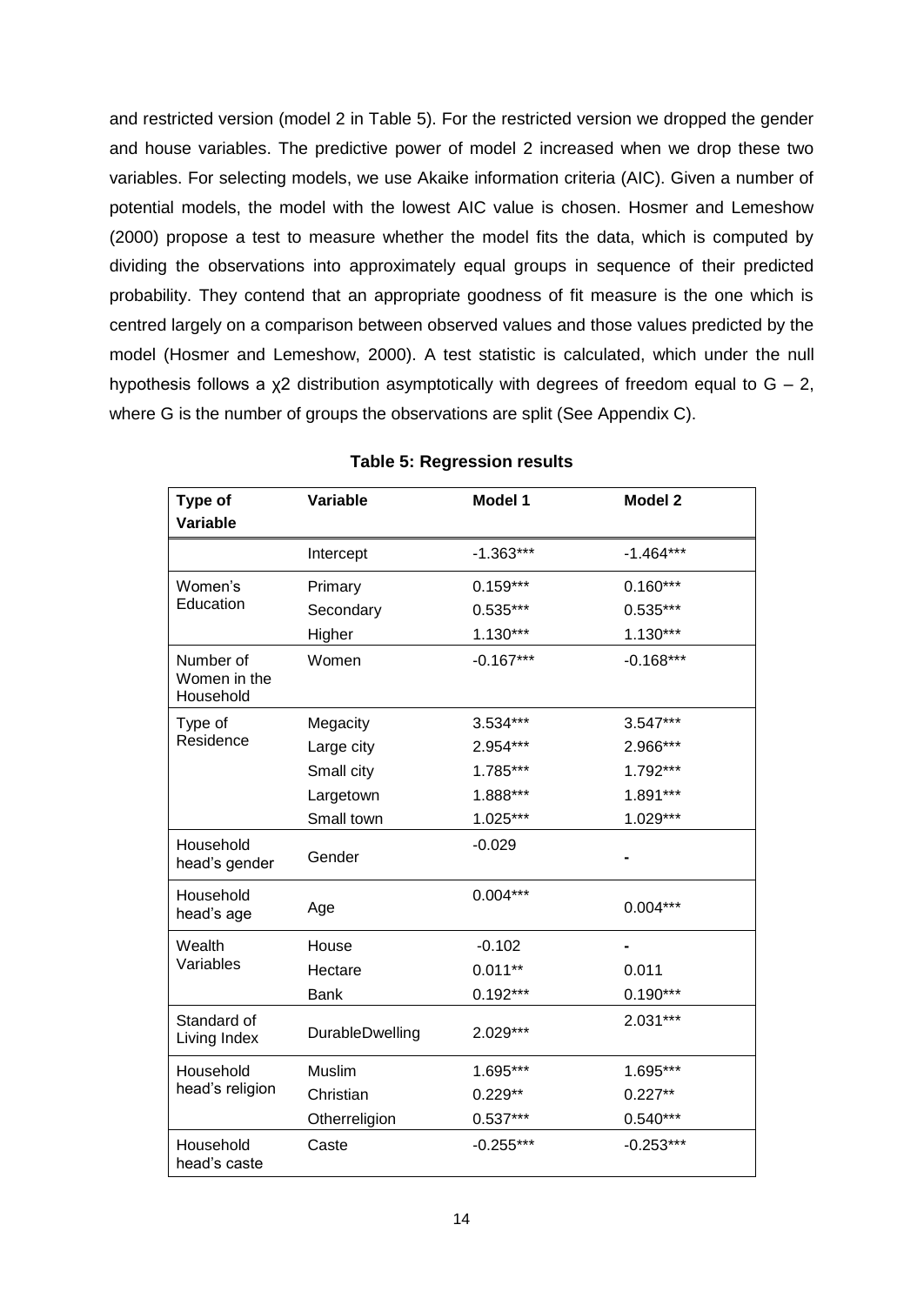| <b>State Dummies</b>    | JammuandKashmir           | $-0.746***$            | $-0.746***$              |
|-------------------------|---------------------------|------------------------|--------------------------|
|                         | HimachalPradesh           | $-0.197$               | $-0.183$                 |
|                         | Punjab                    | $0.470**$              | $0.480**$                |
|                         | Uttaranchal               | $0.827***$             | $0.833***$               |
|                         | Haryana                   | 0.097                  | 0.098                    |
|                         | Rajasthan                 | $-0.453**$             | $-0.455**$               |
|                         | <b>UttarPradesh</b>       | $0.389**$              | $0.386**$                |
|                         | <b>Bihar</b>              | $0.831***$             | $0.837***$               |
|                         | Sikkim                    | 3.689***               | 3.690***                 |
|                         | ArunchalPradesh           | 4.121***               | 4.140***                 |
|                         | Nagaland                  | 3.885***               | 3.903***                 |
|                         | Manipur                   | 4.721***               | 4.723***                 |
|                         | Mizoram                   | 5.647***               | 5.654***                 |
|                         | Tripura                   | $6.626***$             | 6.635***                 |
|                         | Meghalaya                 | $3.321***$             | 3.323***                 |
|                         | Assam                     | 3.703***               | 3.705***                 |
|                         | WestBengal                | 2.564***               | 2.565***                 |
|                         | Jharkhand                 | $-0.061$               | $-0.063$                 |
|                         | Orissa                    | 0.309                  | 0.312                    |
|                         | Chhattisgarh              | $-0.008$               | $-0.010$                 |
|                         | MadhyaPradesh             | $0.536***$             | $0.538***$<br>0.319      |
|                         | Gujarat                   | 0.316                  | 0.066                    |
|                         | Maharashtra               | 0.062                  | $0.655***$               |
|                         | AndhraPradesh             | $0.649***$             | $0.361*$                 |
|                         | Karnataka                 | $0.357*$               | 0.900***                 |
|                         | Goa                       | 0.889***               | 3.847***                 |
|                         | Kerala                    | 3.844***               | $-0.250$                 |
|                         | TamilNadu                 | $-0.249$               |                          |
| Overall<br>Significance | <b>LR test Statistics</b> | $x^{2}(47) = 64.00***$ | $\chi^2$ (45) = 61.66*** |

\*\*, \*\*\* Indicates the coefficient is significant at a 2.5% level and 1% level, respectively.

We get some interesting results. Table 5 indicates the importance of female literacy rates. The coefficient on female literacy rates suggest as level of education increase, women are more likely to use a toilet. A household in which a woman has attained a higher education is 3.1 times more likely to use a toilet in comparison to a household where a woman has attained education till the preschool level. Educated women are better able to relate to health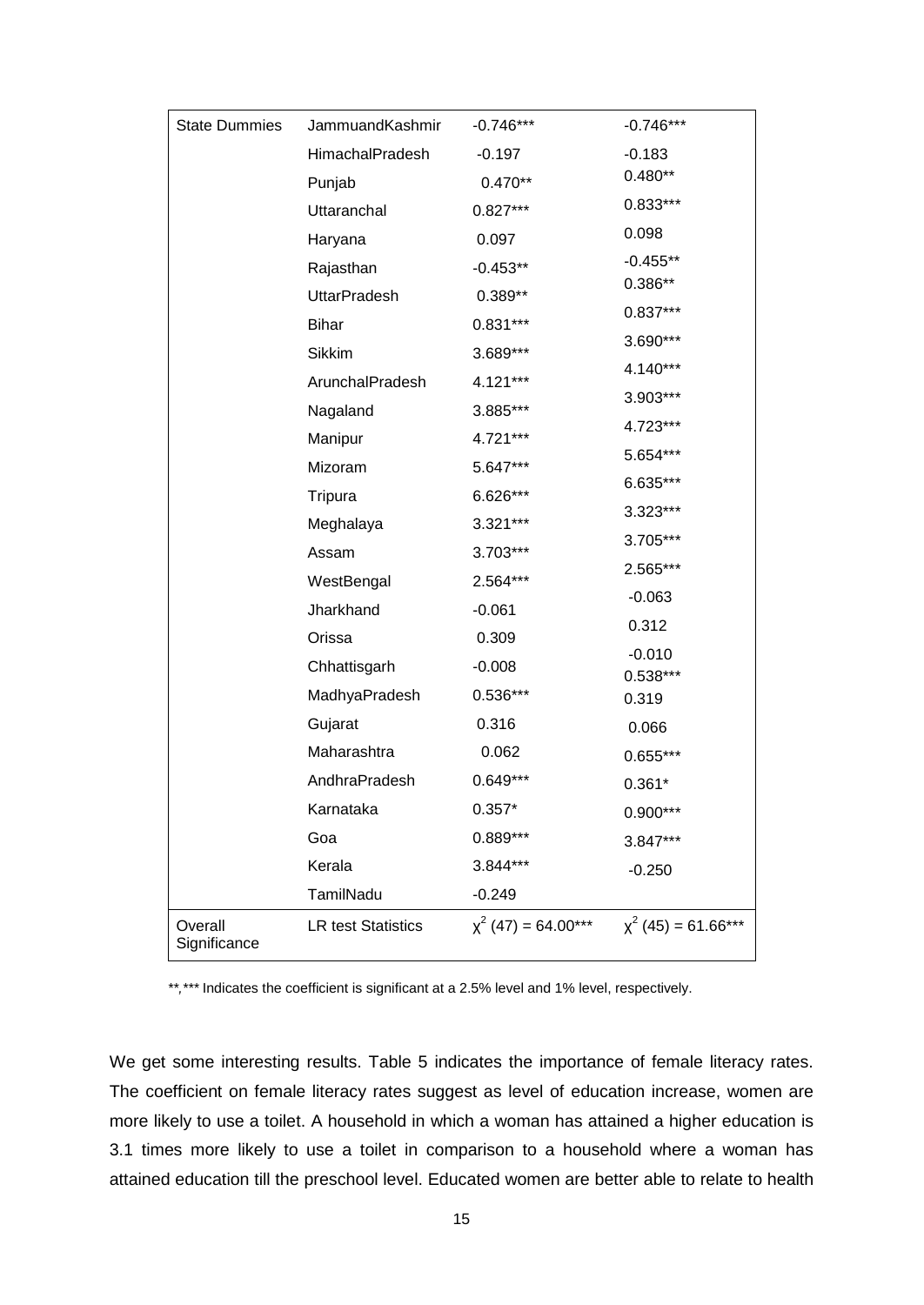and hygienic behaviours that come with use of toilets. Our result is consistent with Wei et al. (2004) and Ghosh and Carincross (2014) stressing the need for female literacy rates.

Interestingly we find, as number of woman in any household increases, that household is less likely to use toilets. The gender variable is also not statistically significant. Results from Jenkins and Curtis (2005) and Santos et al., (2011) indicate otherwise. Women are more likely to use toilets than men due to perceived benefits of greater dignity and safety.

However, there is an explanation for our results. Jenkins and Sugden (2006) found women have been known to face more barriers for using toilets than men. In our case, a more pertinent reason is standard of living. The positive impact of more women in the household, or the household head being a woman, may be negated by the fact that such households have a lower mean standard of living index score in comparison to household headed by men, -0.071 (for female) compared to 0.012 (for male) [See, Figure 2 and 3]. Additionally, the age of the household head has a negligible impact on the likelihood of using a toilet. According to UNESCO's Education for All (EFA) Global Monitoring Report (2014), India has the highest population of illiterate adults, 287 million, 37 per cent of total population of such people across the world. Lack of education about health and hygiene may be another reason for low toilet usage by the young Indians.

<span id="page-20-0"></span>

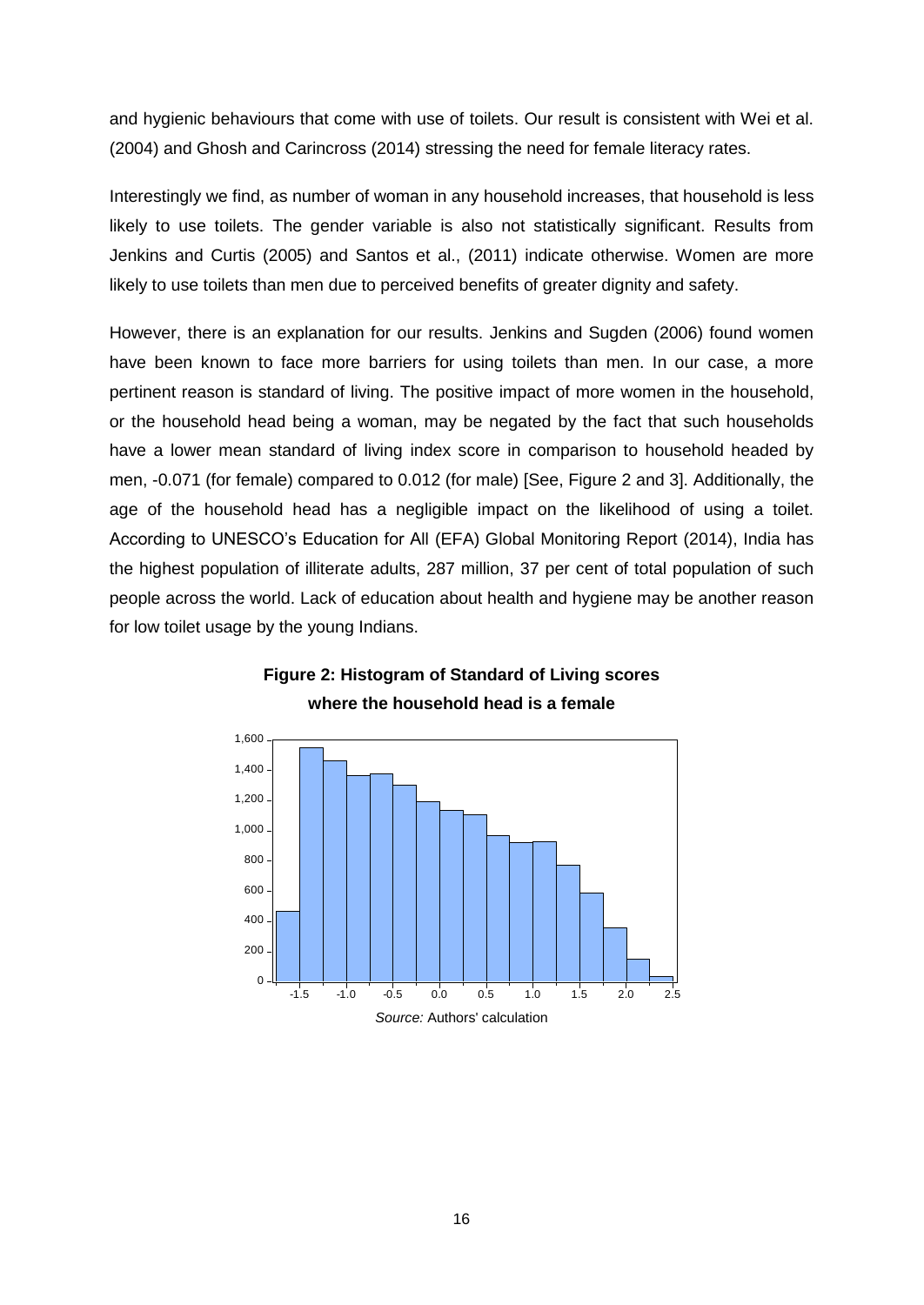

<span id="page-21-0"></span>**Figure 3: Histogram of Standard of Living scores where the household head is a male**

Region-wise, urban households are more likely to use toilets in comparison to their rural counterparts. In comparison to rural areas, use of toilet in mega cities such as Mumbai and Kolkata are nearly 35 times higher. The odds ratios for the region variables demonstrate, as the level of urbanisation increases, the probability of a household using toilet also increases. The odd ratios for households from large cities using a toilet are much higher than the ones residing in small cities, which in turn is higher than ones residing in small towns. And all these urban-odd ratios are higher than the odd ratios computed for the rural areas. A household in a small town is 2.8 times more likely to use a toilet than his counterpart from rural areas. Our findings is similar to that of Bonu and Kim (2009) who demonstrate that the rural-urban differential in household possession of latrines has remained large over the past decade diminishing slightly from 62 per cent in 1992-1993 to 57.8 per cent in 2004-2005.

As to why urbanization may lead to more use of toilets, Planning Commission (2002), Government of India cited two reasons. First is higher concentration and construction of toilet facilities in urban areas are facilitated by government-private initiatives, which is not so much prevalent in rural areas. Second is because of other factors such as low awareness about possible health benefits, higher levels of poverty, beliefs that owning a household toilet has high costs, and a simple lack of modernisation could be a barrier to improved sanitation in rural areas. Expansion of city limit may also infringe upon the privacy of common people to defecate in the open (O'Rielly and Louis, 2014).

The positive sign on the coefficient Hectare variable indicates that as number of units of agricultural land holding increases, it indicates that the household is becoming wealthier and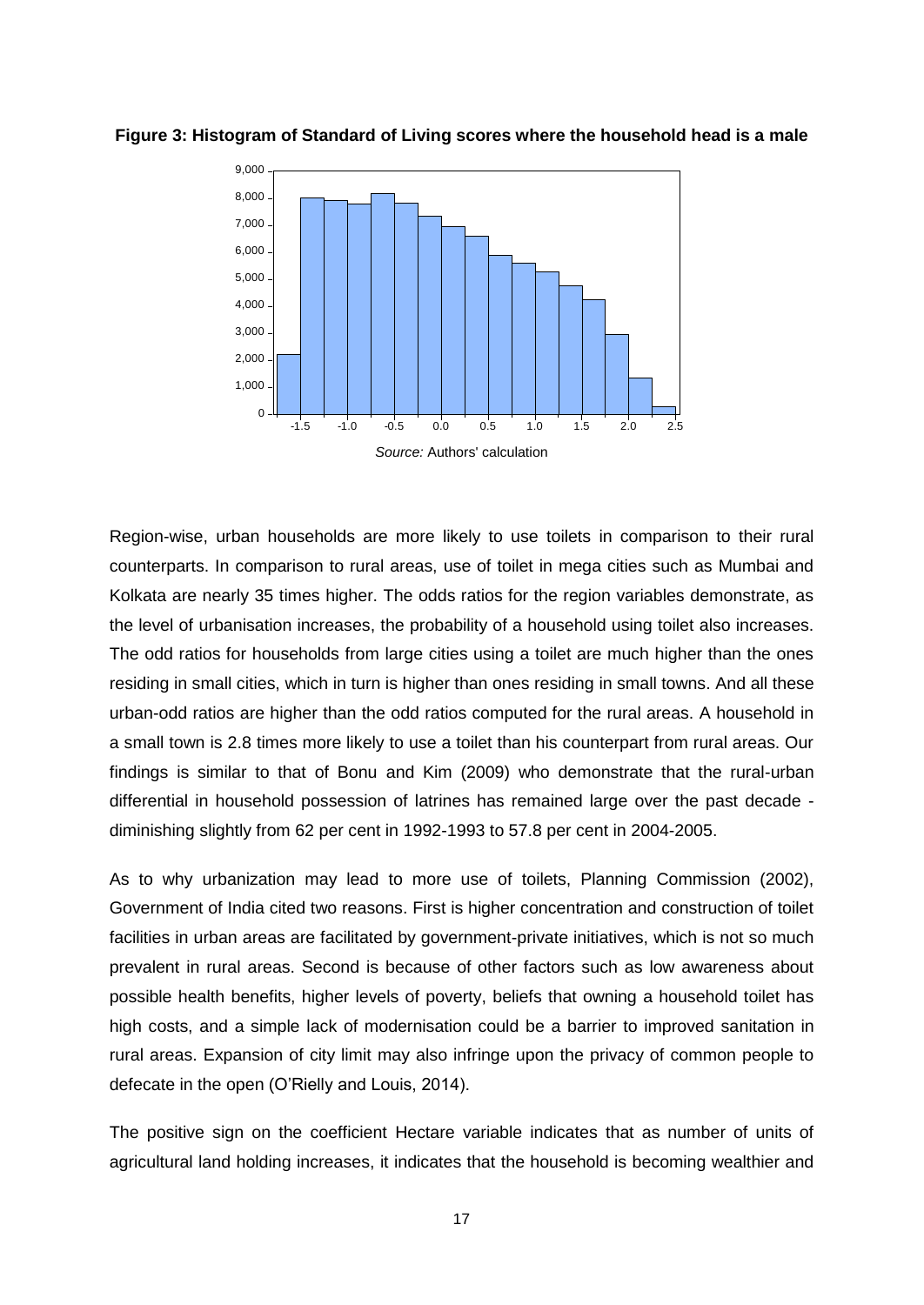is more likely to use toilet. This finding is similar to Salter (2008) and O'Connell (2014). Additionally, a household that owns a bank or post office account is 1.2 times more likely to use a toilet than the ones who do not have access to these amenities. Financial inclusion is a key component for toilet usage.

Also important is wealth. Household with a better standard of living are likely to use toilets more than the ones who are poor. Our model predicts the odds of using a toilet becomes 7.6 times higher if Standard of Living Index variable increases by 1 unit. A richer household with a pucca house is more likely to use toilets. Research by Dickinson and Pattanayak (2007) yields similar findings, with correlation between housing characteristics such as type of walls and toilet usage. Halder and Kabir (2008) demonstrated that the absence of a toilet facility is linked to a lower socioeconomic status (based on household assets, housing conditions, etc.) in Bangladesh.

Then there are religion and cultural factors affecting use of toilets. India is distinctive in terms of having a diverse culture, religion, and caste. And, all of these vary across states in India. The religion variables demonstrate that the odd ratio for a Muslim household using a toilet is 5.4 times higher than a Hindu household. Even a Christian household is 1.3 times more likely to adopt toilet in comparison to their Hindu counterparts. Using DHS data, Bonu and Kim (2009) obtained a similar result, with the Hindu households having lowest coverage of sanitation facilities in comparison to other religions.

This result is surprising, as Indian Muslims are on average both poorer and less educated than the Hindus (Bhalotra et al., 2010). There could be two plausible reasons. First, there may be a historical path-dependency related to religion that encourages open defecation among Hindus. Ramaswamy (2005) and Bathran (2011) argue that open defecation among Hindu households is due to caste system, where the customary circumvention of excreta is sustained by keeping defecation away from the house and entrusting the clean-up job to the so-called 'untouchables' or 'lower' castes. Second, this gap may not be related to religious differences at all but to the fact that Muslims are more likely to live in urban areas relative to the Hindus (Bhalotra et al., 2010). The observation is indeed confirmed by the data that we use. The conditional probability of the household residing in the urban areas is 0.45 for Hindu and 0.55 for Muslims.

The coefficient of the Caste variable predicted by Model 3 is -0.253, implying that Scheduled Caste (SC), Scheduled Tribe (ST) and Other Backward Class (OBC) households have a lower probability of using a toilet when compared with households from general caste Hindu, Muslims and Christians. When it comes to accessing different types of public goods in India,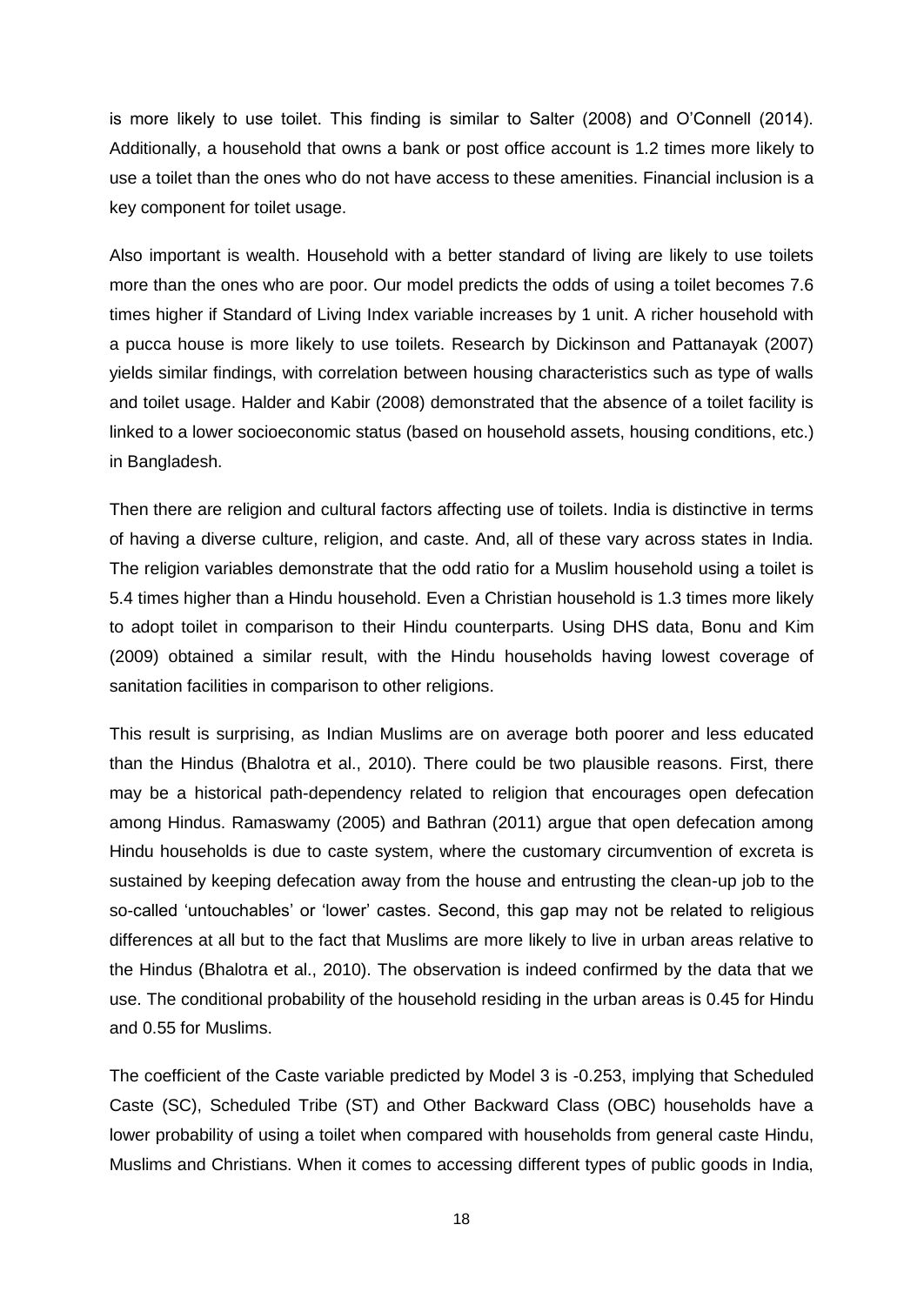Banerjee and Somanathan (2007) find there is a pronounced caste-based differential, with ST households continuing to be significantly deprived. They contend that this is a result of these tribal castes living in relatively inaccessible areas of the nation, and thus having lower access to public goods in comparison to others. This line of argument is supported by our results. For the households living in rural areas and countryside, the conditional probability that these household belongs to SC, ST or OBC is over 0.60, in comparison to 0.41 for people from other communities. Additionally, Srinivasan and Mohanty (2004) found that the level of abject poverty is higher among these castes, which could be another potential reason for poorer sanitation coverage among SC, ST, and OBCs.

Finally is the state-level variance in the use of toilets. The odd ratios for households in the North-Eastern Indian States of Manipur, Mizoram, Tripura, Meghalaya etc. and the southern state of Kerala using a toilet facility are much higher than a household in Delhi (the reference state). For example, a household in Tripura is 761.5 times more likely to use a toilet than a household in Delhi. Ghosh and Cairncross (2014) and Bonu and Kim (2009) also find similar results, with access to toilets is highest among the north-eastern states. The state dummies for Rajasthan, Jammu & Kashmir, Himachal Pradesh, Jharkhand, Chhattisgarh and Tamil Nadu have negative coefficients implying that the probability of households using a toilet in these states is lower than in Delhi. Such findings have been observed in previous academic literature as well, with the backward States of Rajasthan, Jharkhand and Chhattisgarh having lower levels of toilet usage in comparison to other states (Coffey et al., 2014).

We also map how a toilet will be adopted out of 21 different durable goods across various states in India. The better the rank of a toilet on a household's wealth preference ordering, the lower the level of wealth it will be adopted. Kerala and North Eastern States have a higher preference for having a toilet. This result may be the consequence of some inherent state culture, such as the North-East Indian states and Kerala having higher literacy rates, and hence better awareness about hygiene, or due to state-level differentials in sanitation infrastructure, namely availability of water and closed drainage systems. In fact, in Kerala communities like the Nairs and Ezhavas, and in Meghalaya the Khasi, Jaintias, and the Garo tribes (comprising majority of the population) practice matriarchy, where women have power in activities relating to allocation, exchange, and production. This can also explain the prevalence of more toilet users in these states (See Table 6).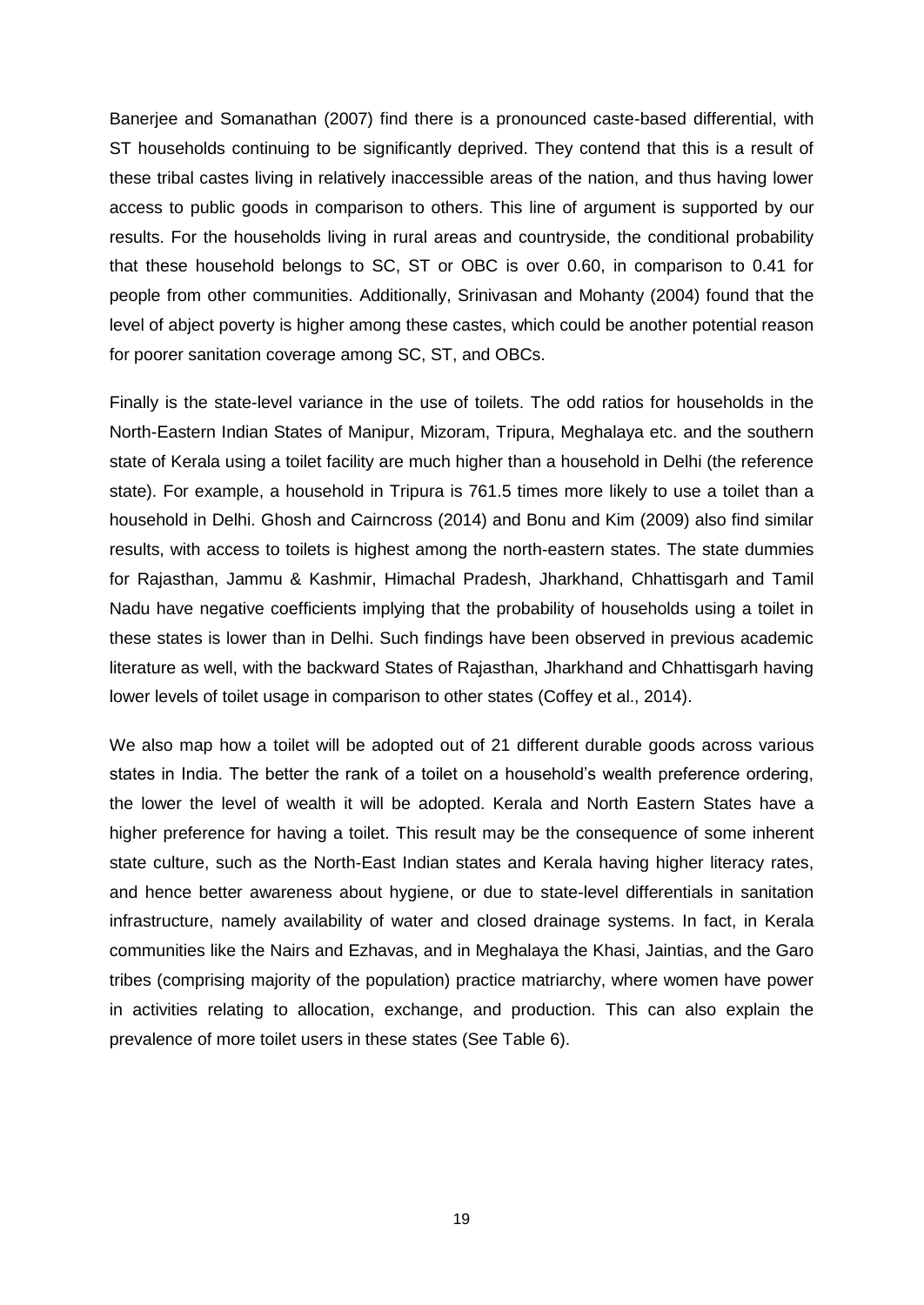| <b>State</b>             | Ranking        |
|--------------------------|----------------|
| India                    | 12             |
| <b>Arunachal Pradesh</b> | 1              |
| Manipur                  | 2              |
| Assam                    | $\overline{2}$ |
| Kerala                   | $\overline{2}$ |
| Nagaland                 | 3              |
| Tripura                  | 3              |
| <b>Sikkim</b>            | 4              |
| Mizoram                  | 5              |
| West Bengal              | 5              |
| Meghalaya                | 6              |
| Goa                      | $\overline{7}$ |
| <b>Bihar</b>             | 8              |
| Andhra Pradesh           | 8              |
| Uttaranchal              | 9              |
| Gujarat                  | 10             |
| Delhi                    | 11             |
| Jammu & Kashmir          | 11             |
| Orissa                   | 11             |
| Madhya Pradesh           | 11             |
| Karnataka                | 11             |
| <b>Himachal Pradesh</b>  | 12             |
| Punjab                   | 12             |
| Haryana                  | 12             |
| Chhattisgarh             | 14             |
| Maharashtra              | 14             |
| <b>Tamil Nadu</b>        | 14             |
| <b>Uttar Pradesh</b>     | 15             |
| Jharkhand                | 15             |
| Rajasthan                | 18             |

<span id="page-24-0"></span>**Table 6: Mapping the preference structure across states**

The results indicate, households are more likely to use toilets if the educational level among women member is high, they are wealthy in terms of access to banks and own hectares of agricultural land, have a high standard of living, and if the family lives in urban areas. Households are less likely to use toilets if the household head is Hindu, belongs to the SC, ST or OBC caste, and if they reside in certain states such as Rajasthan, Jammu & Kashmir, Jharkhand, and Chhattisgarh. These findings are generally in line with existing literature. However, earlier studies have used case-study base approach. We complement these earlier studies with rigorous statistical analysis.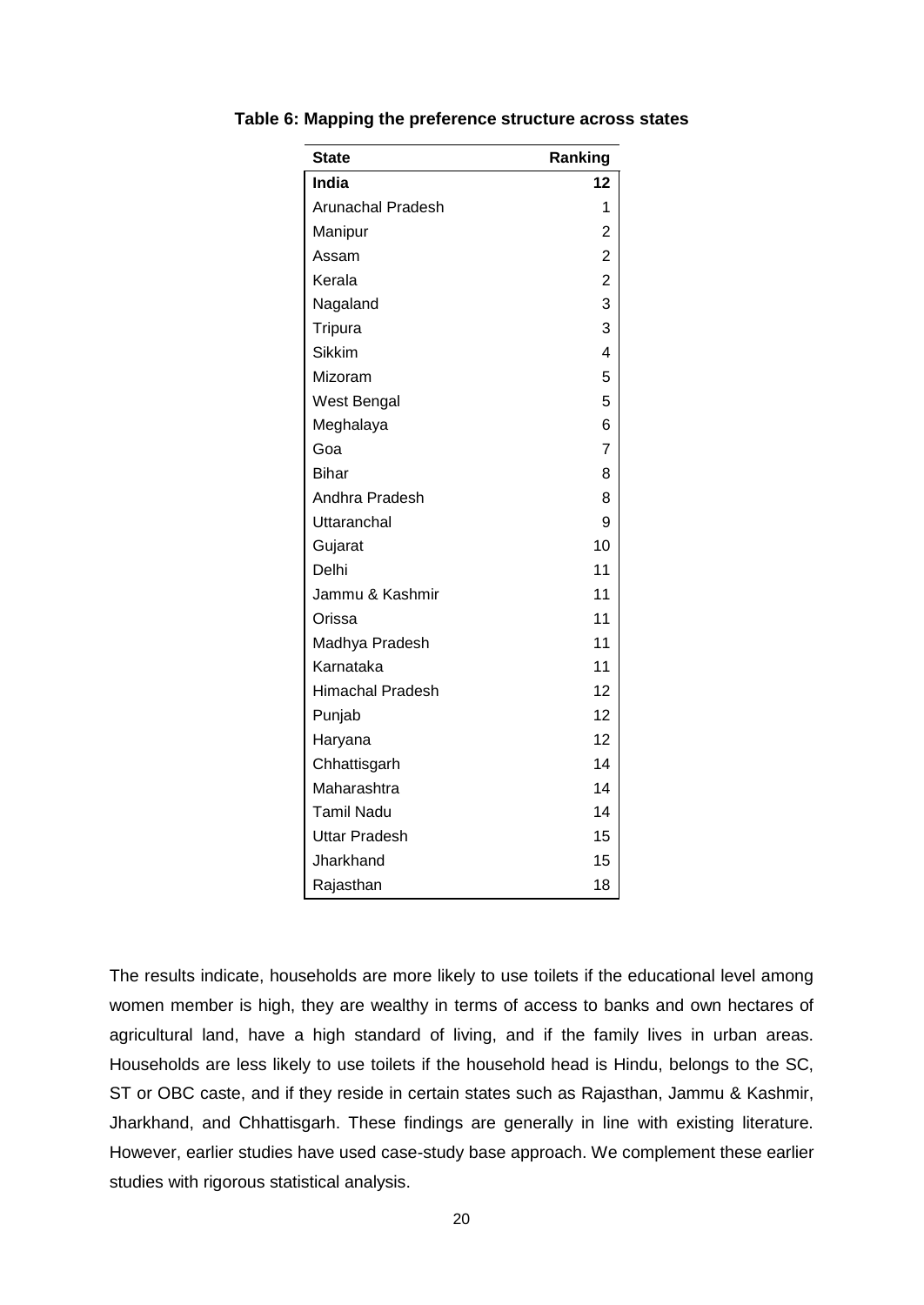#### **6. Conclusions and policy implications**

<span id="page-25-0"></span>There are a number of policy implications. First, governments from developing countries, and India in particular, should concentrate on demand creation for using toilets. They must ensure that a larger proportion of funds are directed towards IEC component of the policy. The lesson from the *Nirmal Gram Yojana* experience suggests cash incentives will not necessarily increase awareness to use toilets. Not only monitoring is required but increased CLTS that stresses on educating about hygiene, and social marketing, along with encouraging small-scale entrepreneurial actions that use the state as a promoter, is expected to be fruitful.

Second, empirical analysis analyses indicate female literacy rate is an important factor. Use of toilets can be improved by policies that aim to emancipate and increase education levels among women. For increasing sanitation coverage it will be wise to target women, and actively involve them in policymaking.

Third, as there is rural-urban divide, with sanitation problem concentrated in rural parts of India. There is a need for government policies specifically focusing on improving sanitation in rural areas. Such policies can be combined with rural education initiatives, along with measures to improve financial inclusion for the households.

Fourth, the religion and caste-based differentials in adoption of toilets are more difficult to eradicate. Religion and caste-based differentials are rooted in some ingrained beliefs and attitudes. As Hindu households are less likely to use toilets, they can be motivated to adopt latrine use by strictly eradicating the dehumanising practice of manual scavenging, often performed by the 'lower' castes. Empowering the 'lower' castes, by encouraging them to pursue alternative jobs, and possibly providing them with subsidies to construct latrine facilities will help.

A limitation of this study is that we have not considered the market demand for toilet. It will be interesting to consider factors, such as the price for providing a toilet. Additionally, a more encompassing income and wealth variables will be useful to evaluate if sanitation subsidies that target the poor have actually reached the intended groups. These variables will enable construction of a precise demand function for toilet.

Finally, it will be advantageous to conduct a cross-country analysis to examine the factors which present greater hindrance towards adoption of toilets. Such a study will enable governments to shape relevant sanitation policies, allowing them to focus on factors leading to open defecations.

21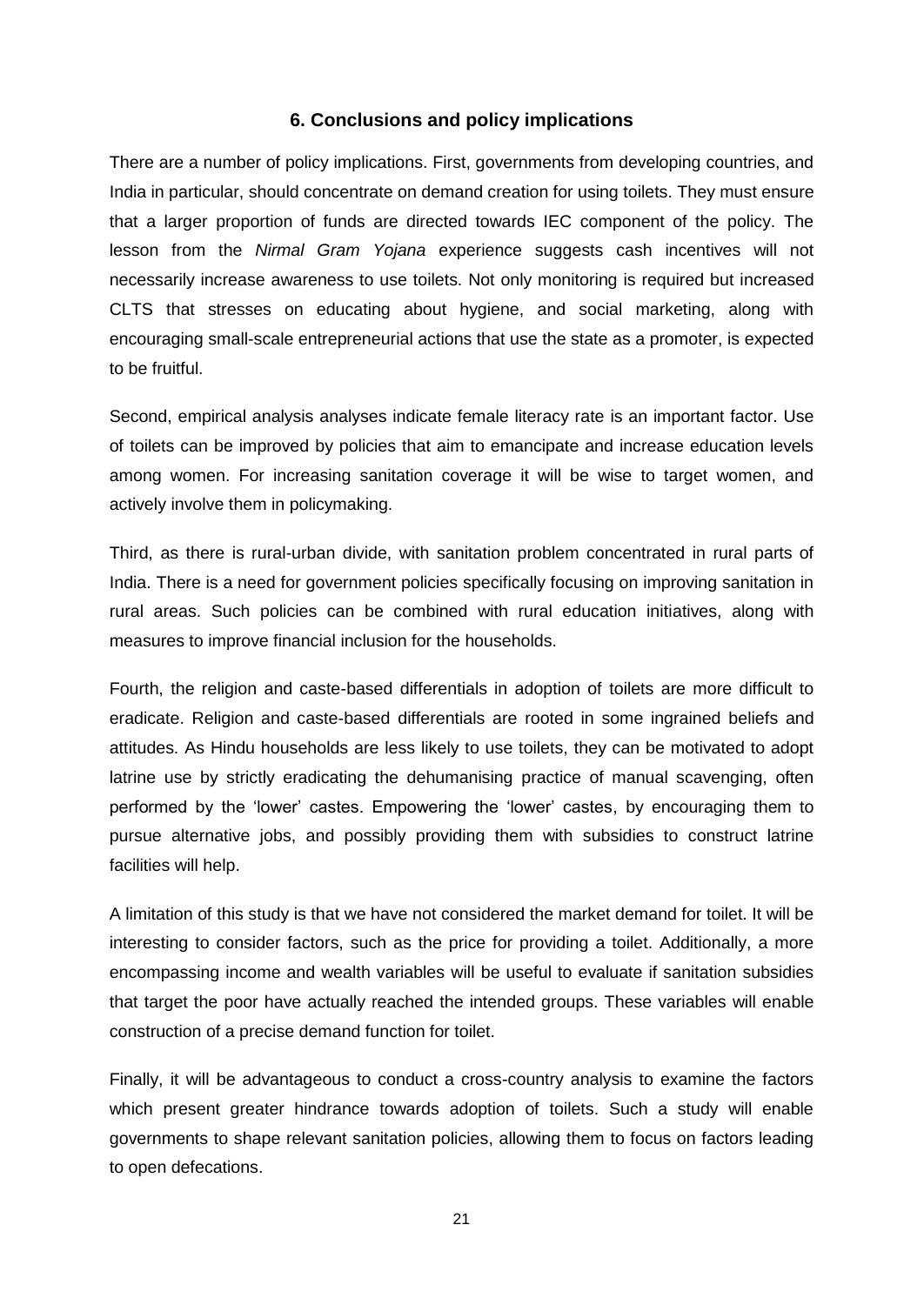#### **References**

<span id="page-26-0"></span>Banerjee A. and R. Somanathan, 2007. "The political economy of public goods: Some evidence from India", *Journal of Development Economics*, vol. 82, pp. 287-314.

Banerjee A. and N. Banik, 2014. "Is India Shining?", *Review of Development Economics,* vol. 18, No. 1, pp. 59-72.

Banerjee T. and K. Mandal, 2011. "Revisiting the Midnapore Model after Ten Years of Total Sanitation Campaign (TSC) in India", *SSRN Working Paper*. Available from [http://ssrn.com/abstract=1768687.](http://ssrn.com/abstract=1768687) [Accessed 8 May 2015]

Bathran R., 2011. "Indian Sanitation", *Economic and Political Weekly*, vol. XLVI, pp. 34-37.

Bhalotra S., C. Valente and A. Van Soest, 2010. "The puzzle of Muslim advantage in child survival in India", *Journal of Health Economics*, vol. 29, pp. 191-204.

Bonu S. and H. Kim, 2009. "Sanitation in India: Progress, Differentials, Correlates and Challenges", *Asian Development Bank*, South Asia Occasional Paper Series No. 2.

Brooks, C., 2008. "Introductory Econometrics for Finance", 2<sup>nd</sup> edition, Cambridge: Cambridge University Press.

Cameron A.C. and P.K. Trivedi, 2005. "Microeconometrics: Methods and Applications", Cambridge: Cambridge University Press.

Carter Hill R., W.E., Griffiths and G.C. Lim, 2008. "Principles of Econometrics,' 3rd edition, New Jersey: John Wiley & Sons, Inc.

Census Data 2011. "House listing and Housing". Available from [http://www.censusindia.gov.in/2011census/hlo/HLO\\_Tables.html](http://www.censusindia.gov.in/2011census/hlo/HLO_Tables.html) [Accessed 8 March 2015].

Checkley, W., Buckley, G., Gilman, R., Assis, A., Guerrant, R., Morris, S., Molbak, K., Branth, P., Lanata, C. and R. Black, 2008. "Multi-country analysis of the effects of diarrhoea on childhood stunting", *International Journal of Epidemiology,* vol.37, No. 4, pp. 816-830.

Coffey D., Gupta A., Hathi P., Khurana N., Spears D., Srivastav N. and S. Vyas, 2014. "Revealed Preference for Open Defecation: Evidence from a New Survey in Rural North India", *Economic and Political Weekly*, vol. XLIX, No. 38, pp. 43-55.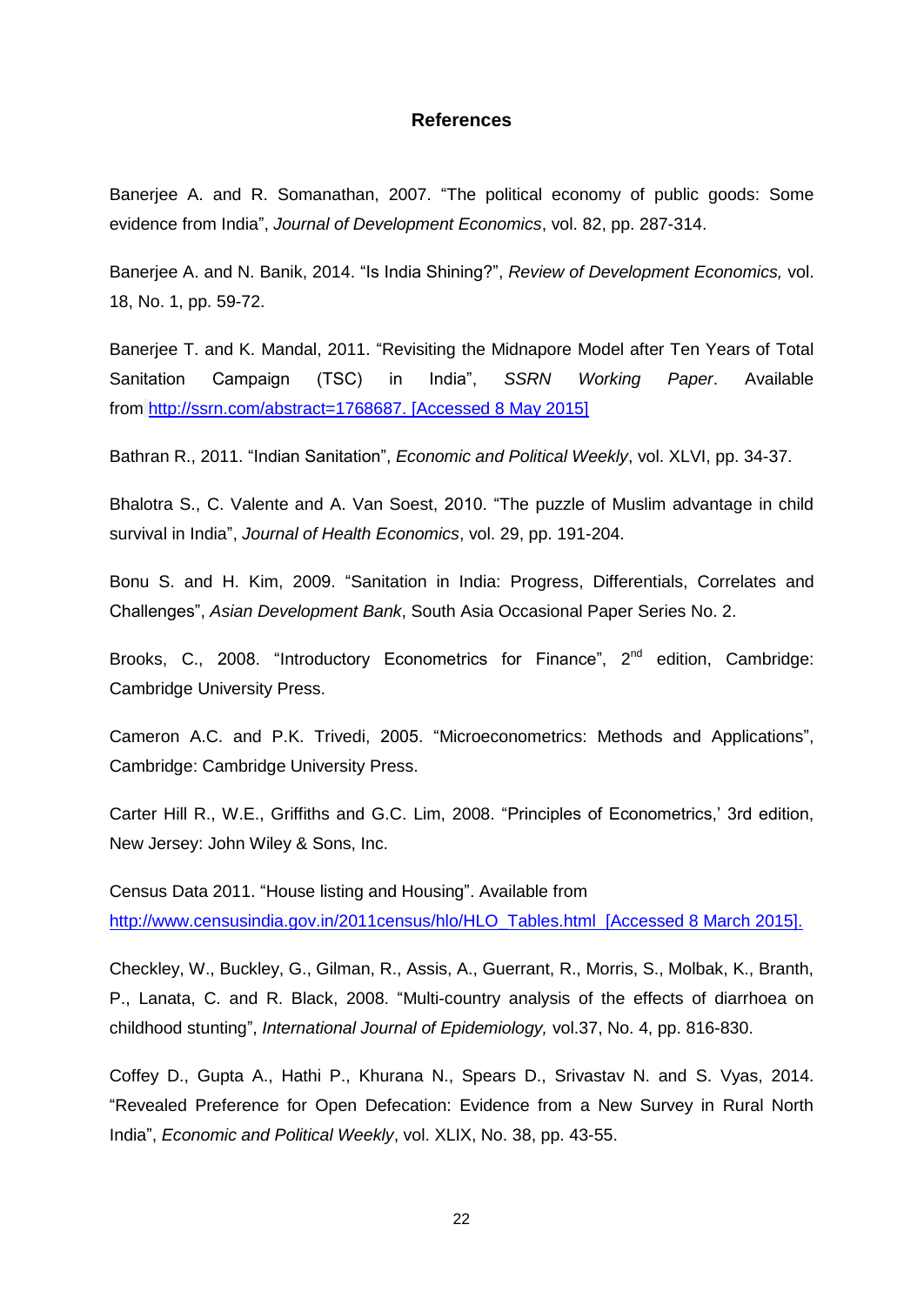Development Tracker, 2015. Available from [http://devtracker.dfid.gov.uk/projects/GB-1-](http://devtracker.dfid.gov.uk/projects/GB-1-204169/) [204169/](http://devtracker.dfid.gov.uk/projects/GB-1-204169/) [Accessed 8 March 2015]. [Accessed 18 January 2015]

Fears T.R., Benichou J. and M.H. Gail, 1996. "A Reminder of the Fallibility of the Wald Statistic", *The American Statistician*, vol. 50, No. 3, pp. 226-227.

Filmer D. and L.H. Pritchett, 2001. "Estimating Wealth Effects Without Expenditure Data – Or Tears: An Application to Educational Enrollments in States of India", *Demography, v*ol. 38, No. 1, pp. 115-132.

George, R., 2008. "The Big Necessity: The Unmentionable World of Human Waste and Why It Matters", New York City: Holt Paperbacks.

Ghosh, A. and S. Cairncross, 2014. "The uneven progress of sanitation in India", *Journal of Water, Sanitation and Hygiene for Development*, vol. 4, No. 1, pp. 15-22.

Halder A.K. and M. Kabir, 2008. "Child Mortality Inequalities and Linkage with Sanitation Facilities in Bangladesh", *Journal of Health, Population and Nutrition*, vol. 26, No. 1, pp. 64- 73.

Hosmer D.W. and S. Lemeshow, 2000. "Applied Logistic Regression", New York: Wiley.

International Institute for Population Sciences (IIPS) and Macro International, 2007. "National Family Health Survey (NFHS-3), 2005-06", *India: Key Findings,* Mumbai: IIPS.

Jenkins M.W. and V. Curtis, 2005. "Achieving the 'good life': why some people want latrines in rural Benin", *Social Science and Medicine*, vol. 61, No. 11, pp. 2446–2459.

Jenkins M.W. and S. Sugden, 2006. "Rethinking Sanitation: Lessons and Innovations for Sustainability in the New Millennium"*, Human Development Report Office Occasional Paper*, UNDP.

J-PAL, 2012. "J-PAL Urban Services Review Paper", Cambridge, MA: Abdul Latif Jameel Poverty Action Lab.

Lin, A., Arnold, B., Afreen, S., Goto, R., Huda, T., Haque, R., Raqib, R., Unicomb, L., Ahmed, T., Colford, J. and S. Luby, 2013. "Household environmental conditions are associated with enteropathy and impaired growth in rural Bangladesh", *The American Journal of Tropical Medicine and Hygiene",* vol. 89, No. 1, pp. 130-137.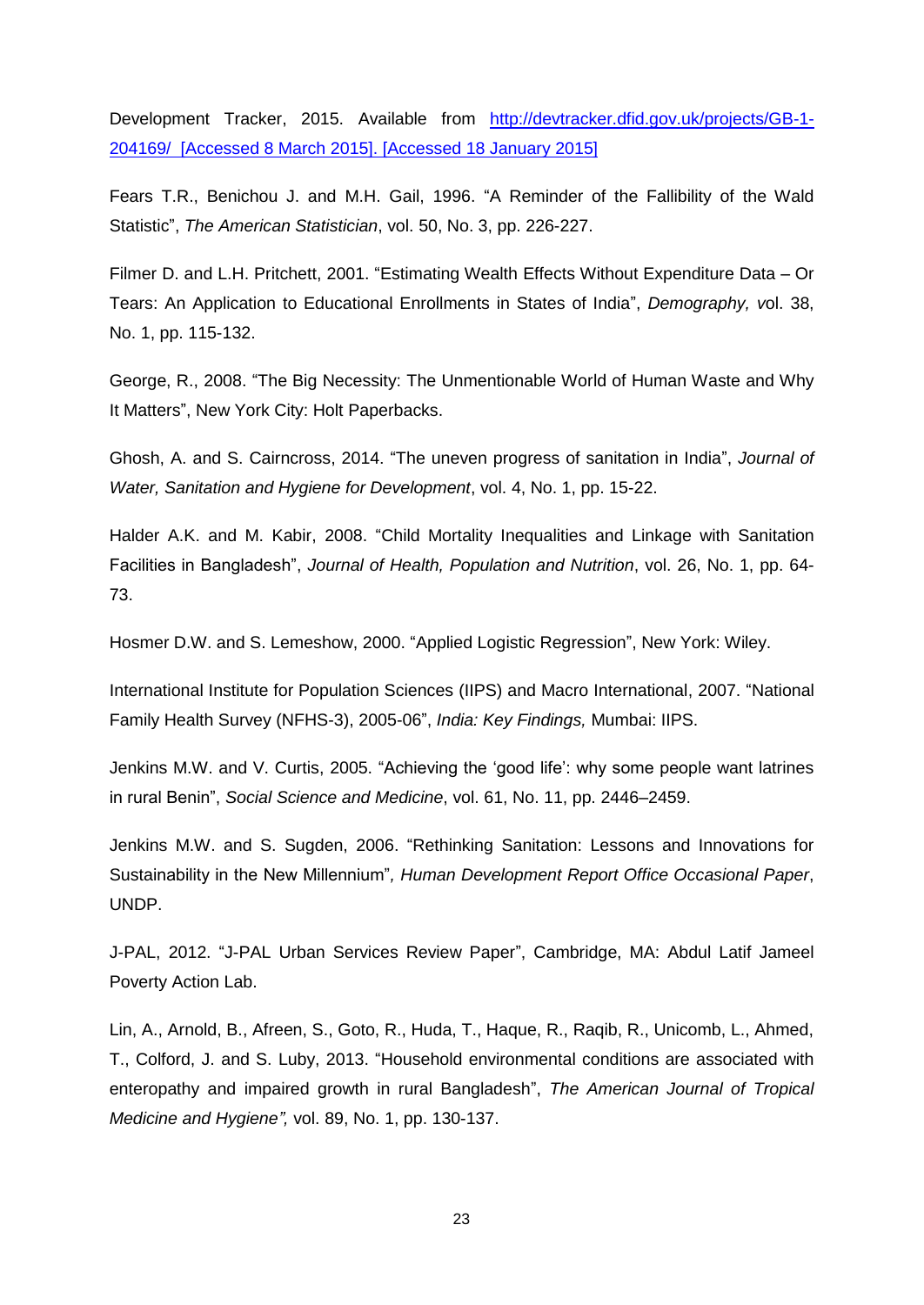O'Connell K., 2014. "What Influences Open Defecation and Latrine Ownership in Rural Households? : Findings from a Global Review", *Water and Sanitation Program: Working Paper,* Washington: World Bank.

O'Reilly., 2010. "Combining sanitation and women's participation in water supply: an example from Rajasthan", *Development in Practice*, vol. 20, No. 1, pp. 45-56.

O'Reilly and E. Louis, 2014. "The toilet tripod: Understanding successful sanitation in rural India", *Health and Place*, vol. 29, pp. 43-51.

OECD, 2013. "OECD Guidelines for Micro Statistics on Household Wealth," OECD Publishing. Available from [http://www.oecd.org/statistics/OECD-Guidelines-for-Micro-](http://www.oecd.org/statistics/OECD-Guidelines-for-Micro-Statistics-on-Household-Wealth.pdf)[Statistics-on-Household-Wealth.pdf](http://www.oecd.org/statistics/OECD-Guidelines-for-Micro-Statistics-on-Household-Wealth.pdf) [Accessed 8 March 2014].

Planning Commission, 2002. "India Assessment 2002: Water Supply and Sanitation", Delhi: Government of India. Available from <http://planningcommission.gov.in/reports/genrep/wtrsani.pdf>[Accessed 19 March 2015].

Prahalad, C.K., 2005. "Fortune at the Bottom of the Pyramid: Eradicating Poverty Through Profits", New Jersey: Prentice Hall.

Ramani, S.V., 2008. "Playing in Invisible Markets: Toilet Innovations and Empowerment", The Charles Cooper Annual Memorial Lecture, *UNU-MERIT Working Paper Series.*

Ramaswamy, G., 2005. "India Stinking: Manual Scavengers in Andhra Pradesh and their Work", Chennai: Navayana Publishing.

Salter, D., 2008. "Identifying Constraints to Increasing Sanitation Coverage: Sanitation Demand and Supply in Cambodia", *Water and Sanitation Program*. Available from [http://www.wsp.org/sites/wsp.org/files/publications/Sanitation\\_demand\\_and\\_supply\\_fieldnote](http://www.wsp.org/sites/wsp.org/files/publications/Sanitation_demand_and_supply_fieldnote_final__1.pdf) final 1.pdf [Accessed 8 March 2015].

Santos A.C., Roberts J.A., Barreto M.L. and S. Cairncross, 2011. "Demand for sanitation in Salvador, Brazil: a hybrid choice approach", *Social Science and Medicine*, vol. 72, No. 8, pp. 1325–1332.

Shah A., Thathachari J., Agarwal R. and A. Karamchandani, 2013. "A market led, evidence based, approach to rural sanitation", *Monitor Inclusive Markets*, on behalf of The Bill & Melinda Gates Foundation.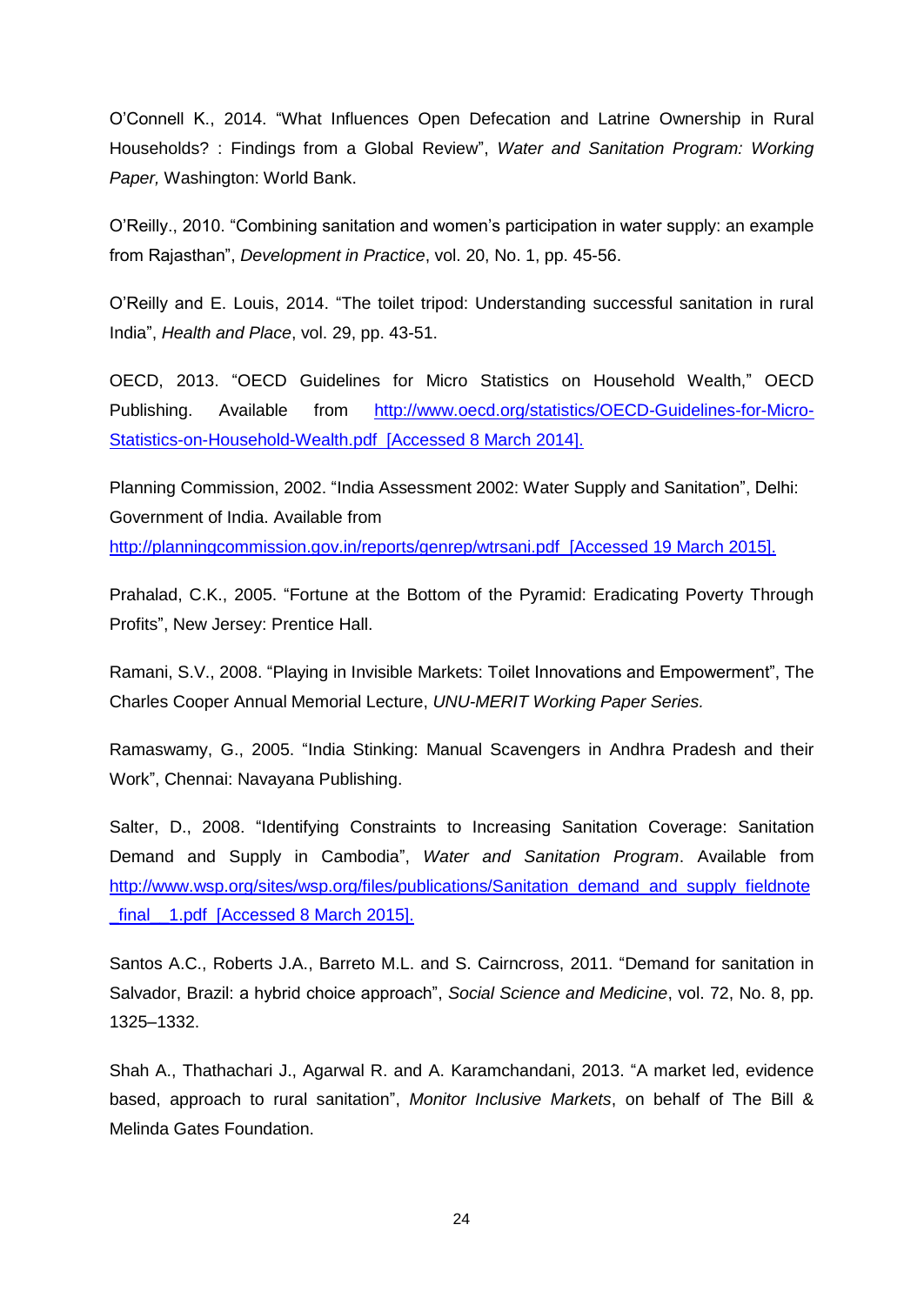Smith, T.J. and C.M. McKenna, 2013. "A Comparison of Logistic Regression Pseudo R<sup>2</sup> Indices", *Multiple Linear Regression Viewpoints*, vol. 39, No. 2.

Spears, D., 2012. "Health and Cognitive Achievement among Indian Children", *Economics and Human Biology, v*ol. 10, No. 2, pp. 210-19.

Srinivasan K. and S.K., Mohanty, 2004. "Deprivation of Basic Amenities by Caste and Religion: Empirical Study using NFHS Data", *Economic and Political Weekly*, vol. 39, No. 7, pp. 728-735.

The DHS Program STAT compiler, 2015. Available from <http://www.statcompiler.com/> [Accessed 18 February 2015].

UNICEF, 2000. "Learning from Experience: Evaluation of UNICEF's Water and Environmental Sanitation Programme in India, 1966-1998", New York: Evaluation Publications.

Verbeek, M., 2012. "A Guide to Modern Econometrics", 4<sup>th</sup> edition, West Sussex: John Wiley & Sons Ltd.

Wei F., Pillai V. and A., Maleku, 2004. "Sanitation in India: Role of Women's Education", *Health Science Journal*, vol. 8, Issue 1, pp. 90-101.

WHO, 2014. *Progress on Drinking Water and Sanitation: 2014 Update,* Geneva: World Health Organisation. Available from

http://www.wssinfo.org/fileadmin/user\_upload/resources/JMP\_report\_2014\_webEng.pdf [Accessed 8 March 2015].

UNESCO, 2015. Education for All. Available from [http://www.unesco.org/new/en/education/themes/leading-the-international-agenda/education](http://www.unesco.org/new/en/education/themes/leading-the-international-agenda/education-for-all/)[for-all/.](http://www.unesco.org/new/en/education/themes/leading-the-international-agenda/education-for-all/) [Accessed 18 June 2015].

UNICEF, 2015. Joint Monitoring Programme (JMP) for Water Supply and Sanitation. Available from <http://www.wssinfo.org/>[Accessed 17 April 2015].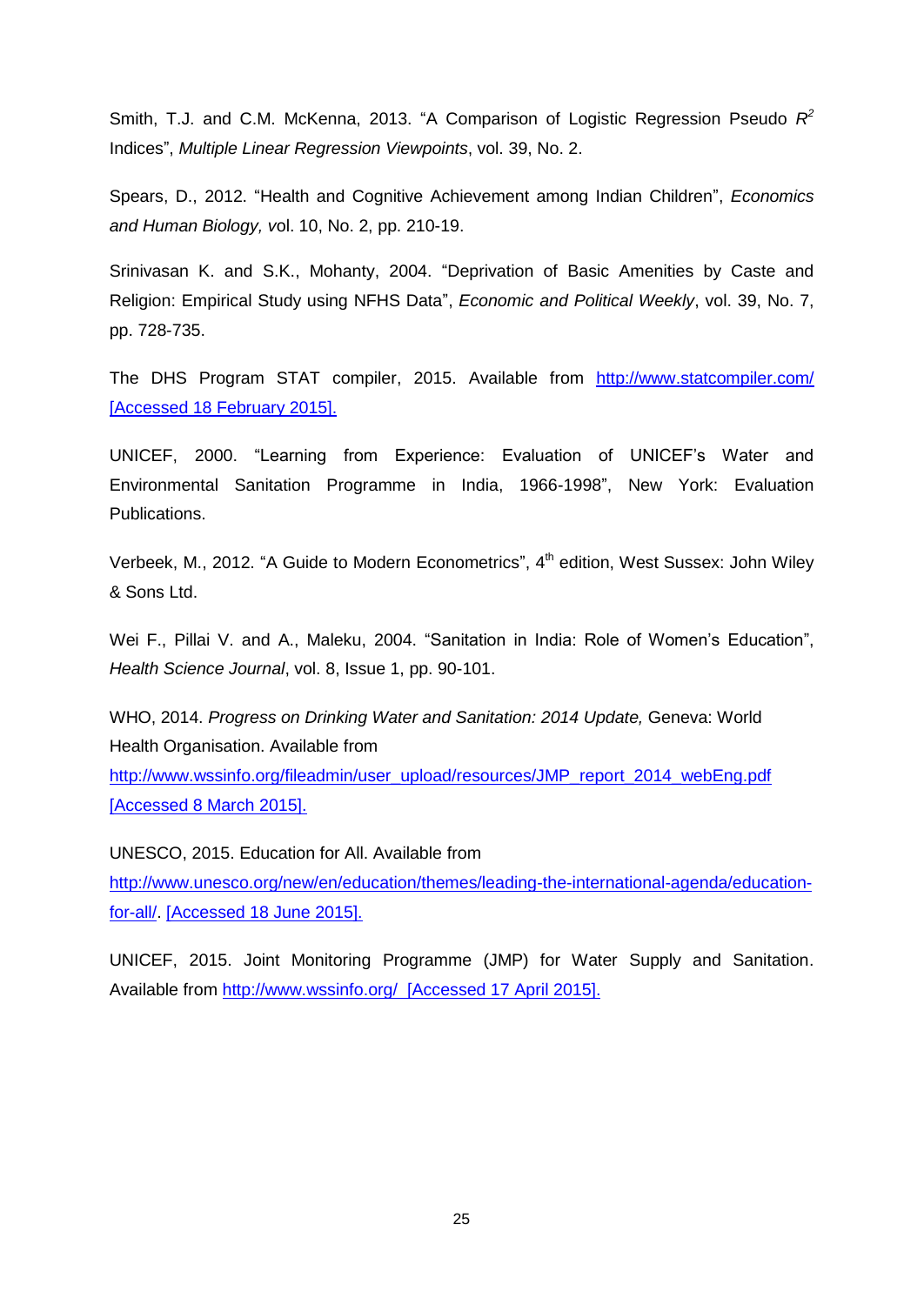| <b>Appendix</b> |  |
|-----------------|--|
|                 |  |

|                                         | 1992-1993 NFHS | 1998-1999 NFHS | 2005-2006 NFHS |
|-----------------------------------------|----------------|----------------|----------------|
| Total households interviewed            | 88,562         | 92,486         | 1,09,041       |
| % living in rural areas                 | 73.9           | 73.0           | 66.7           |
| % households with female head           | 9.2            | 10.3           | 14.4           |
| % of men with no education              | 29.2           | 21.6           | 21.9           |
| % of women with no education            | 54.7           | 44.4           | 41.5           |
| % of households with piped drinking     | 33.1           | 38.6           | 42.0           |
| water                                   |                |                |                |
| % of households with no toilet facility | 69.7           | 63.7           | 55.3           |
| % of households with electricity        | 50.9           | 60.1           | 67.9           |
| % of women unexposed to mass media      | N/A            | 41.4           | 35.3           |

# <span id="page-30-0"></span>**Appendix A: Key findings from National Family Health Survey (NFHS)**

*Source: The DHS STAT compiler (2015).* 

# **Appendix B: Data used for Standard of Living Index**

| <b>Household Attributes</b> | Label                        | <b>Description</b>                 |
|-----------------------------|------------------------------|------------------------------------|
| Drinking water              | Source of drinking water     | $=$ 11, if piped into dwelling     |
|                             |                              | 12, if piped to yard/plot          |
|                             |                              | 13, if public tap/standpipe        |
|                             |                              | 21, if tube well or borehole       |
|                             |                              | 31, if protected well              |
|                             |                              | 32, if unprotected well            |
|                             |                              | 41, if protected spring            |
|                             |                              | 42, if unprotected spring          |
|                             |                              | 43, if river/dam/lake/ponds/stream |
|                             |                              | 51, if rainwater                   |
|                             |                              | 61, if tanker truck                |
|                             |                              | 62, if cart with small tank        |
|                             |                              | 71, if bottled water               |
| Non-drinking water          | Source of non-drinking water | $=$ 11, if piped into dwelling     |
|                             |                              | 12, if piped to yard/plot          |
|                             |                              | 13, if public tap/standpipe        |
|                             |                              | 21, if tube well or borehole       |
|                             |                              | 31, if protected well              |
|                             |                              | 32, if unprotected well            |
|                             |                              | 41, if protected spring            |
|                             |                              | 42, if unprotected spring          |
|                             |                              | 43, if river/dam/lake/ponds/stream |
|                             |                              | 51, if rainwater                   |
|                             |                              | 61, if tanker truck                |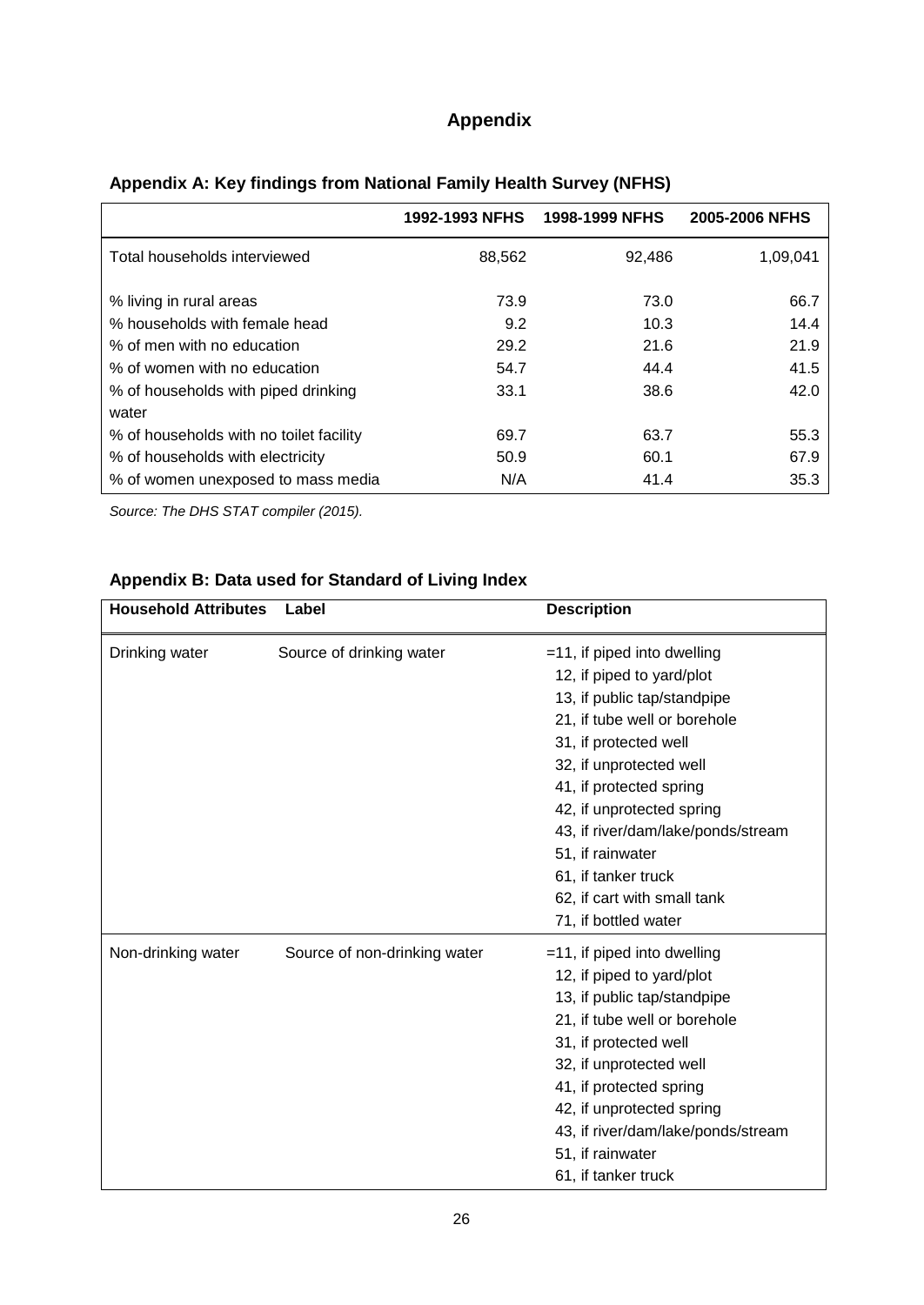|                     |                                                           | 62, if cart with small tank  |
|---------------------|-----------------------------------------------------------|------------------------------|
| Electricity         | Household has electricity                                 | $=1$ , if yes                |
|                     |                                                           | $0$ , if no                  |
|                     |                                                           |                              |
| Radio               | Household has radio                                       | $=1$ , if yes                |
|                     |                                                           | $0$ , if no                  |
| Fridge              | Household has refrigerator                                | $=1$ , if yes                |
|                     |                                                           | $0$ , if no                  |
| <b>Bicycle</b>      | Household has bicycle                                     | $=1$ , if yes                |
|                     |                                                           | $0$ , if no                  |
| Scooter             | Household has motorcycle/scooter                          | $=1$ , if yes                |
| Car                 | Household has car                                         | $0$ , if no                  |
| Phone               | Household has non-mobile                                  | $=1$ , if yes                |
|                     |                                                           | $0$ , if no                  |
| Mobile              | telephone                                                 | $=1$ , if yes                |
| Watch               | Household has a mobile telephone<br>Household has a watch | $0$ , if no<br>$=1$ , if yes |
|                     |                                                           | $0$ , if no                  |
| Cart                | Household has an animal-drawn                             | $=1$ , if yes                |
|                     | cart                                                      | $0$ , if no                  |
| <b>Mattress</b>     | Household has a mattress                                  | $=1$ , if yes                |
|                     |                                                           | $0$ , if no                  |
| Cooker              | Household has a pressure cooker                           | $=1$ , if yes                |
| Chair               | Household has a chair                                     | $0$ , if no                  |
|                     |                                                           | $=1$ , if yes                |
| <b>Bed</b>          | Household has a cot/bed                                   | $0$ , if no                  |
|                     |                                                           | $=1$ , if yes                |
| Table               | Household has a table                                     | $0$ , if no                  |
|                     |                                                           | $=1$ , if yes                |
| <b>Electric Fan</b> | Household has an electric fan                             | $0$ , if no                  |
|                     |                                                           | $=1$ , if yes                |
| TV Black &White     | Household has a black & white                             | $0,$ if no                   |
|                     | television                                                | $=1$ , if yes                |
| <b>TV Colour</b>    | Household has a colour television                         | $0$ , if no                  |
| Sewing              | Household has a sewing machine                            | $=1$ , if yes                |
| Computer            | Household has a computer                                  | $0$ , if no                  |
|                     |                                                           | $=1$ , if yes                |
| Pump                | Household has a water pump                                | $0$ , if no                  |
|                     |                                                           | $=1$ , if yes                |
| Thresher            | Household has a thresher                                  | $0$ , if no                  |
|                     |                                                           | $=1$ , if yes                |
| Tractor             | Household has a tractor                                   | $0$ , if no                  |
|                     |                                                           | $=1$ , if yes                |
|                     |                                                           | $0$ , if no                  |
|                     |                                                           | $=1$ , if yes                |
|                     |                                                           | $0$ , if no                  |
|                     |                                                           | $=1$ , if yes                |
|                     |                                                           | $0$ , if no                  |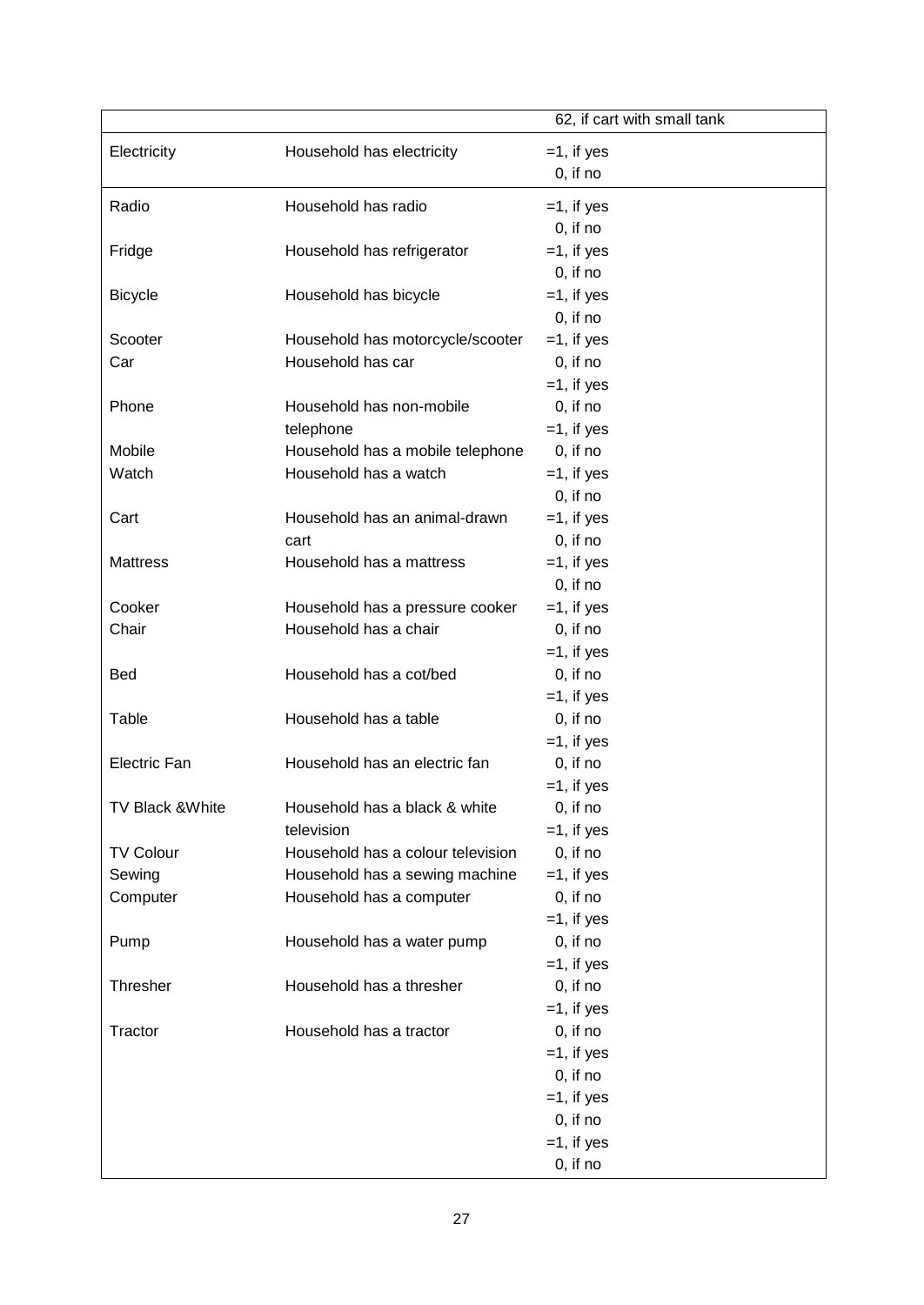| Fuel  | Type of cooking fuel          | $=1$ , if electricity<br>2, if LPG, natural gas<br>4, if biogas<br>5, if kerosene<br>6, if coal, lignite<br>7, if charcoal<br>8, if wood<br>9, if straw/shrubs/grass<br>10, if agricultural crop<br>11, if animal dung                                                                                                                                                                                           |
|-------|-------------------------------|------------------------------------------------------------------------------------------------------------------------------------------------------------------------------------------------------------------------------------------------------------------------------------------------------------------------------------------------------------------------------------------------------------------|
| Floor | Main floor material           | =11, if mud/clay/earth<br>12, if sand<br>13, if dung<br>21, if raw wood planks<br>22, if palm, bamboo<br>23, if brick<br>24, if stone<br>31, if parquet, polished wood<br>32, if vinyl, asphalt strips<br>33, if ceramic tiles<br>34, if cement<br>35, if carpet<br>36, if polished<br>stone/marble/granite                                                                                                      |
| Wall  | Main wall (exterior) material | $=11$ , if no walls<br>12, if cane/palm/trunks<br>13, if mud<br>14, if grass/reeds/thatch<br>21, if bamboo with mud<br>22, if stone with mud<br>23, if plywood<br>24, if cardboard<br>25, if unburnt brink<br>26, if raw/reused wood<br>31, if cement/concrete<br>32, if stone with lime/cement<br>33, if burnt bricks<br>34, if cement blocks<br>35, if wood planks/shingles<br>36, if Gl/metal/asbestos sheets |
| Roof  | Main roof material            | $=$ 11, if no roof<br>12, if thatch/palm leaf<br>13, if mud<br>14, if sod/mud and grass mixture<br>15, if plastic/polythene sheeting<br>21, if rustic mat                                                                                                                                                                                                                                                        |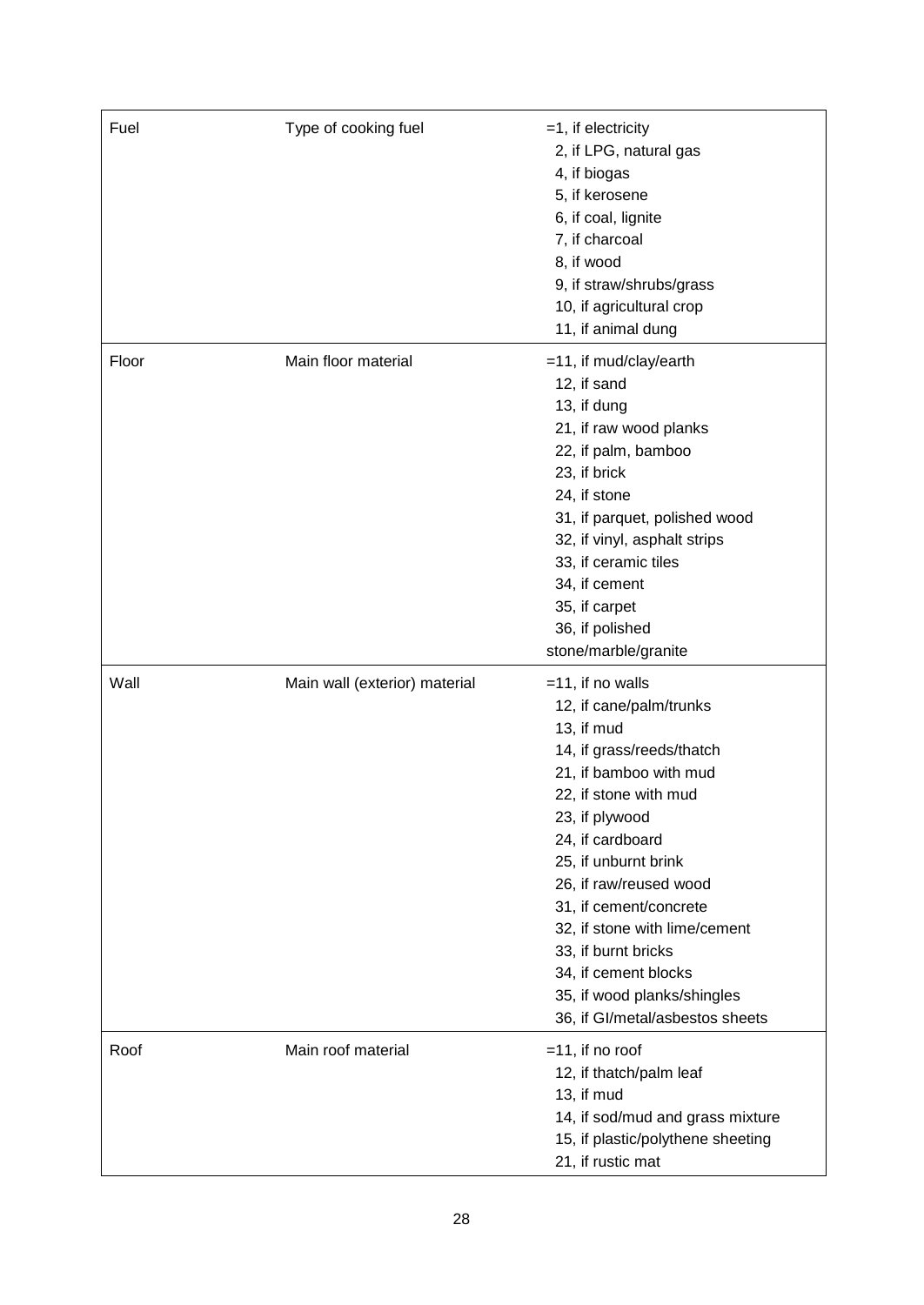|                  |                                               | 22, if palm/bamboo<br>23, if raw wood planks/timber<br>24, if unburnt bricks<br>25, if loosely packed stone<br>31, if metal/GI<br>32, if wood<br>33, if calamine/cement fiber<br>34, if asbestos sheets<br>35, if RCC/RBC/cement/concrete<br>36, if roofing shingles<br>37, if tiles<br>38, if slate<br>39, if burnt brick |
|------------------|-----------------------------------------------|----------------------------------------------------------------------------------------------------------------------------------------------------------------------------------------------------------------------------------------------------------------------------------------------------------------------------|
| Window           | House has any windows                         | $=1$ , if yes                                                                                                                                                                                                                                                                                                              |
|                  |                                               | $0$ , if no                                                                                                                                                                                                                                                                                                                |
| Glass            | House has windows with glass                  | $=1$ , if yes                                                                                                                                                                                                                                                                                                              |
|                  |                                               | $0$ , if no                                                                                                                                                                                                                                                                                                                |
| Screen           | House has windows with screens                | $=1$ , if yes                                                                                                                                                                                                                                                                                                              |
|                  | House has windows with curtains               | $0$ , if no                                                                                                                                                                                                                                                                                                                |
| Shutter          | or shutters                                   | $=1$ , if yes                                                                                                                                                                                                                                                                                                              |
|                  |                                               | $0$ , if no                                                                                                                                                                                                                                                                                                                |
| Dejure           | Number of dejure members per<br>sleeping room | $=0:24$                                                                                                                                                                                                                                                                                                                    |
| Domestic servant | Household has a domestic servant              | $=1$ , if yes                                                                                                                                                                                                                                                                                                              |
|                  |                                               | $0$ , if no                                                                                                                                                                                                                                                                                                                |

# **Appendix C: Predictive power of the model 2**

| Group                  | <b>Estimated equation</b> |                |       | <b>Constant probability</b> |              |       |
|------------------------|---------------------------|----------------|-------|-----------------------------|--------------|-------|
|                        | Toilet <sub>i</sub> =0    | $Toilet_i = 1$ | Total | $To$ ilet $=0$              | $Toilet_i=1$ | Total |
| $P(Toilet_i=1) \leq c$ | 17890                     | 3492           | 21382 | 19342                       | 16195        | 35537 |
| $P(Toilet_i=1) > c$    | 1452                      | 12703          | 14155 | 0                           | $\Omega$     | 0     |
| Total                  | 19342                     | 16195          | 35537 | 19342                       | 16195        | 35537 |
| Correct                | 17890                     | 12703          | 30593 | 19342                       | $\Omega$     | 19342 |
| % Correct              | 92.49                     | 78.44          | 86.09 | 100.00                      | 0.00         | 54.43 |
| % Incorrect            | 7.51                      | 21.56          | 13.91 | 0.00                        | 100.00       | 45.57 |
| <b>Total Gain</b>      | $-7.51$                   | 78.44          | 31.66 |                             |              |       |
| % Gain                 | <b>NA</b>                 | 78.44          | 69.47 |                             |              |       |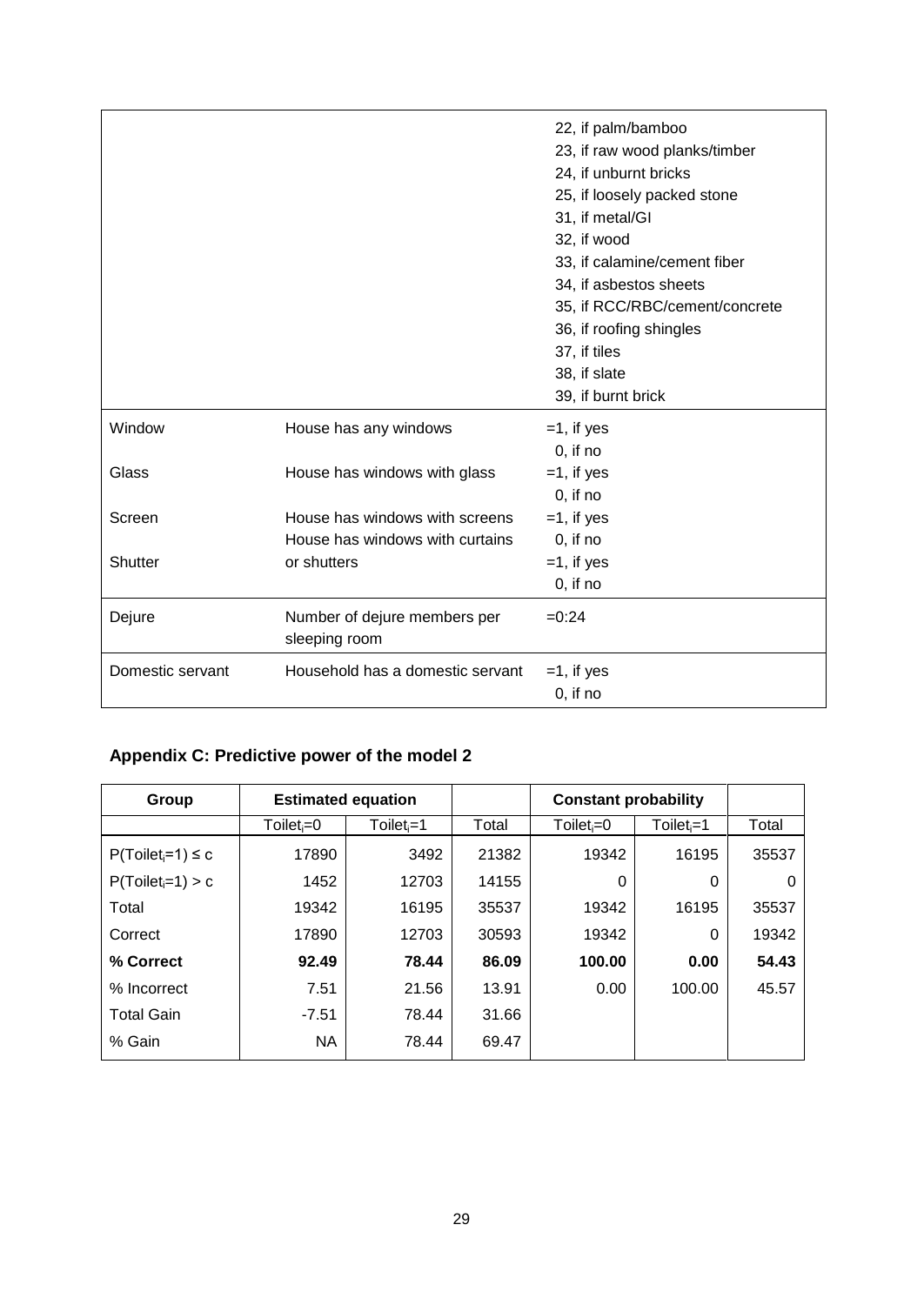

**Addendum Appendix C: Histogram of predicted probabilities of latrine use in model 2**